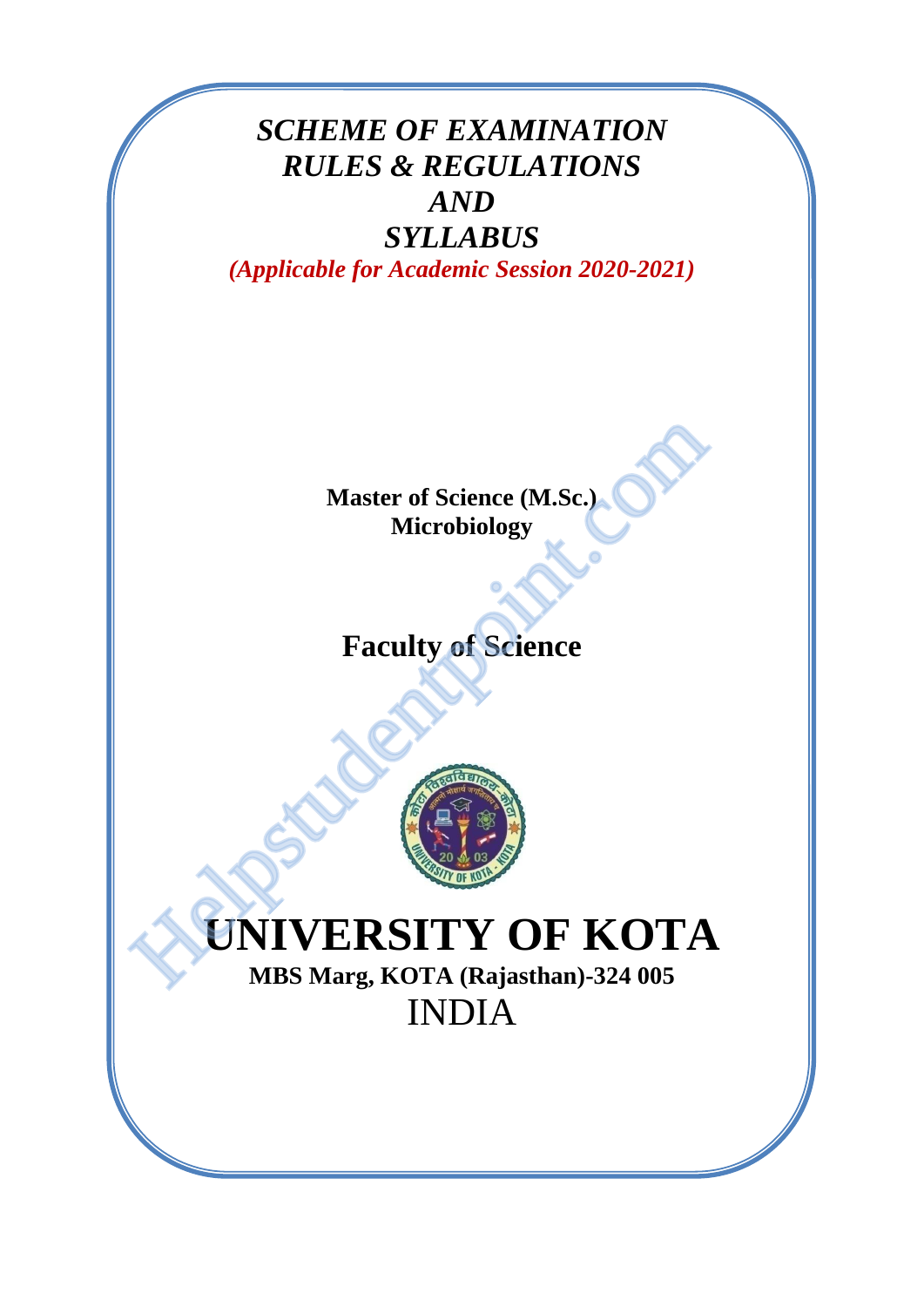# **CONTENTS**

| S.               | <b>Particulars</b>                                                    | Page |
|------------------|-----------------------------------------------------------------------|------|
| No.              |                                                                       | No.  |
| 1.               | Scheme of Examinations                                                |      |
| 2.               | Objectives of the Course                                              |      |
| 3.               | Duration of the Course                                                |      |
| $\overline{4}$ . | <b>Eligibility for Admission</b>                                      |      |
|                  | M.Sc. First Semester<br>$\bullet$                                     |      |
|                  | M.Sc. Third Semester<br>$\bullet$                                     |      |
| 5.               | Minimum Marks Required in Qualifying Examination                      |      |
| 7.               | <b>Course Structure</b>                                               |      |
| 8.               | Course Number, Course Code or ID and Nomenclature                     |      |
| 9.               | <b>Maximum Marks and Credit Points</b>                                |      |
| 10.              | Attendance                                                            |      |
| 11.              | <b>Teaching Methodologies</b>                                         |      |
| 12.              | <b>Assessment Pattern</b>                                             |      |
|                  | Continuous or Internal or Mid Term Assessment                         |      |
|                  | Semester or External or End Term Assessment                           |      |
| 13.              | <b>Question Paper Pattern</b>                                         |      |
|                  | Continuous or Internal or Mid Term Assessment                         |      |
|                  | First Continuous or Internal or Mid Term Assessment<br>$\blacksquare$ |      |
|                  | Second Continuous or Internal or Mid Term Assessment                  |      |
|                  | Third Continuous or Internal or Mid Term Assessment                   |      |
|                  | Semester or External or End Term Assessment                           |      |
|                  | Section-A: One compulsory question (ten short answer type questions)  |      |
|                  | Section-B: Five questions (long answer type, one from each unit)<br>٠ |      |
|                  | Section-C: Three questions (long answer type, attempt any three)      |      |
| 14.              | <b>Practical Examinations</b>                                         |      |
|                  | Duration of Examination                                               |      |
|                  | Distribution of Maximum Marks                                         |      |
| 15.              | Minimum Pass Marks and Rules regarding Determination of Results       |      |
| 16.              | <b>Classification of Successful Candidates</b>                        |      |
| 17.              | Syllabus                                                              |      |
|                  | M.Sc. Microbiology-First Semester                                     |      |
|                  | M.Sc. Microbiology-Second Semester                                    |      |
|                  | M.Sc. Microbiology-Third Semester                                     |      |
|                  | M.Sc. Microbiology-Fourth Semester                                    |      |
| 18.              | <b>Sample Question Paper</b>                                          |      |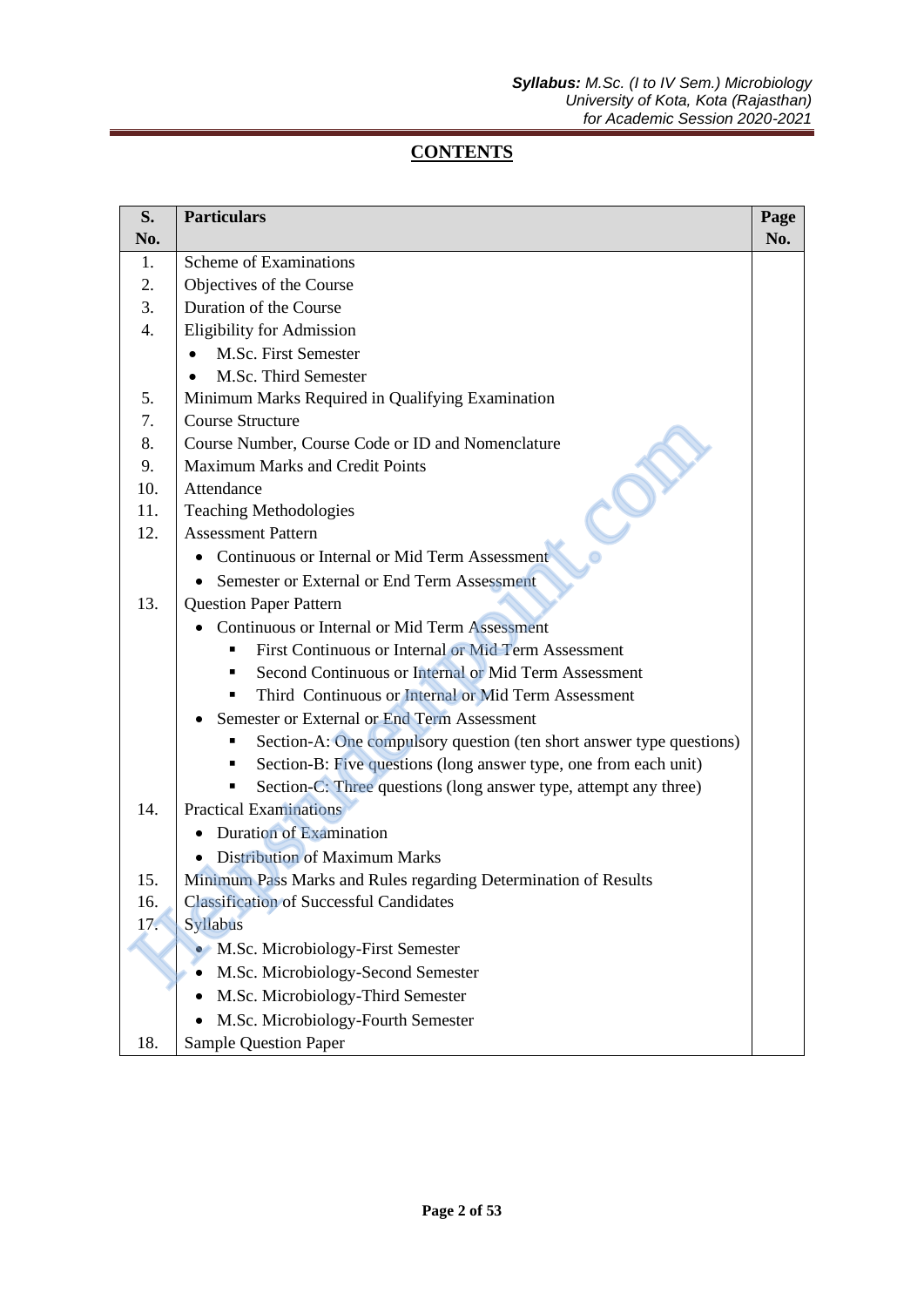# **University of Kota, Kota**

# **M.Sc. Microbiology**

### **Semester wise Consolidated Common Scheme of Examinations for the Academic Sessions 2019-2021**

| Year /              | Number, Code or ID and Nomenclature of Paper |              |                                                        | <b>Duration</b> | <b>Teaching</b>          |                          | <b>Distribution of Assessment Marks</b> |                          |                 |                  |              |              |
|---------------------|----------------------------------------------|--------------|--------------------------------------------------------|-----------------|--------------------------|--------------------------|-----------------------------------------|--------------------------|-----------------|------------------|--------------|--------------|
| <b>Semester</b>     | <b>Number</b>                                | Code / ID of | <b>Nomenclature of Paper</b>                           | of Exam.        | Hrs / Week               |                          | <b>Continuous or</b>                    |                          | Semester or     |                  | <b>Total</b> |              |
|                     | of Paper                                     | Paper        |                                                        | (in Hrs.)       |                          |                          | <b>Internal</b>                         |                          | <b>External</b> |                  |              |              |
|                     |                                              |              |                                                        |                 |                          |                          |                                         | Assessment (30%)         |                 | Assessment (70%) |              |              |
|                     |                                              |              |                                                        |                 | <b>Teaching</b>          |                          | Max.                                    | Min. Pass                | Max.            | Min. Pass        | Max.         | Min. Pass    |
|                     |                                              |              |                                                        |                 | Th.                      | Pr.                      | <b>Marks</b>                            | <b>Marks</b>             | <b>Marks</b>    | <b>Marks</b>     | <b>Marks</b> | <b>Marks</b> |
|                     | Paper-1.1                                    | MB-511       | General Microbiology                                   | 3               | $\overline{\mathcal{A}}$ | $\sim$                   | 30                                      | 12                       | 70              | 28               | 100          | 40           |
|                     | Paper-1.2                                    | MB-512       | Cell Biology and Enzymology                            | 3               | $\overline{4}$           |                          | 30                                      | 12                       | 70              | 28               | 100          | 40           |
| 1st Year            | Paper-1.3                                    | MB-513       | <b>Microbial Genetics</b>                              | 3               | $\overline{4}$           |                          | 30                                      | 12                       | 70              | 28               | 100          | 40           |
| <b>I</b> Semester   | Paper-1.4                                    | MB-514       | Biochemistry and Microbial Physiology                  | 3               | $\overline{4}$           |                          | 30                                      | 12                       | 70              | 28               | 100          | 40           |
|                     | Paper-1.5                                    | MB-515       | Lab Course-I                                           | 6               |                          | $\overline{9}$           | $\overline{\phantom{a}}$                | $\overline{\phantom{a}}$ | 100             | 50               | 100          | 50           |
|                     | Paper 1.6                                    | MB-516       | Lab Course-II                                          | 6               |                          | $\mathbf{Q}$             | $-$                                     | $\qquad \qquad -$        | 100             | 50               | 100          | 50           |
|                     |                                              |              | <b>Total (I Semester)</b>                              | 24              | 34                       |                          | 120                                     | 48                       | 480             | $\overline{212}$ | 600          | 260          |
|                     | Paper-2.1                                    | MB-521       | Microbial Diversity                                    | 3               | $\overline{4}$           |                          | 30                                      | $\overline{12}$          | $\overline{70}$ | $\overline{28}$  | 100          | 40           |
|                     | Paper-2.2                                    | MB-522       | <b>Molecular Biology</b>                               | $\overline{3}$  |                          |                          | 30                                      | 12                       | 70              | $28\,$           | 100          | 40           |
| 1st Year            | Paper-2.3                                    | MB-523       | Immunology and Immunotechnology                        | $\overline{3}$  |                          |                          | 30                                      | 12                       | 70              | 28               | 100          | 40           |
| <b>II</b> Semester  | Paper-2.4                                    | MB-524       | Tools and Techniques of Molecular Biology              | 3               | $\overline{4}$           | $\overline{\phantom{a}}$ | 30                                      | 12                       | 70              | 28               | 100          | 40           |
|                     | Paper-2.5                                    | MB-525       | Lab Course-III                                         | 6               |                          | 9                        |                                         |                          | 100             | 50               | 100          | 50           |
|                     | Paper 2.6                                    | MB-526       | Lab Course-IV                                          | 6               |                          | $\mathbf Q$              |                                         |                          | 100             | 50               | 100          | 50           |
|                     |                                              |              | <b>Total (II Semester)</b>                             | 24              | 34                       |                          | 120                                     | 48                       | 480             | 212              | 600          | 260          |
|                     | Paper-3.1                                    | MB-631       | Soil and Agriculture Microbiology                      | $\mathfrak{Z}$  | $\overline{4}$           |                          | 30                                      | 12                       | 70              | 28               | 100          | 40           |
|                     | Paper-3.2                                    | MB-632       | Microbial Ecology                                      | 3               | $\overline{4}$           | $\sim$                   | 30                                      | 12                       | 70              | 28               | 100          | 40           |
|                     | Paper-3.3                                    | MB-633       | Environmental Microbiology and Microbiology of         | 3               | $\overline{4}$           | $\sim$                   | 30                                      | 12                       | 70              | 28               | 100          | 40           |
| 2nd Year            |                                              |              | Waste                                                  |                 |                          |                          |                                         |                          |                 |                  |              |              |
| <b>III</b> Semester | Paper-3.4                                    | MB-634       | <b>Biofuel and Bioenergy</b>                           | 3               | $\overline{4}$           | $\overline{\phantom{a}}$ | 30                                      | 12                       | 70              | 28               | 100          | 40           |
|                     | Paper-3.5                                    | MB-635       | Lab Course-V                                           | 6               |                          | 9                        | $\overline{\phantom{a}}$                | $\overline{\phantom{a}}$ | 100             | 50               | 100          | 50           |
|                     | Paper-3.6                                    | MB-636       | Lab Course-VI                                          | 6               |                          | $\mathbf Q$              |                                         |                          | 100             | 50               | 100          | 50           |
|                     |                                              |              | <b>Total (III Semester)</b>                            | $\overline{24}$ | 34                       |                          | 120                                     | 48                       | 480             | 212              | 600          | 260          |
|                     | Paper-4.1                                    | MB-641       | Industrial Microbiology/Medical Microbiology           | 3               | $\overline{4}$           |                          | 30                                      | 12                       | 70              | 28               | 100          | 40           |
|                     | Paper-4.2                                    | MB-642       | Biostatistics, Bioinformatics and Research Methodology | 3               | $\overline{A}$           |                          | 30                                      | 12                       | 70              | 28               | 100          | 40           |
| 2nd Year            | Paper-4.3                                    | MB-643       | Dissertation                                           | 3               |                          | $\overline{\phantom{a}}$ | $\overline{\phantom{m}}$                | $\overline{\phantom{a}}$ | 200             | 100              | 200          | 100          |
| <b>IV Semester</b>  | Paper-4.4                                    | MB-644       | Lab Course-VII                                         | 6               |                          | 9                        | $\overline{\phantom{a}}$                | $\overline{\phantom{a}}$ | 100             | 50               | 100          | 50           |
|                     | Paper-4.5                                    | MB-645       | Comprehensive viva voce                                | 8               |                          |                          | $-\,-$                                  | $\overline{\phantom{m}}$ | 100             | 50               | 100          | 50           |
|                     |                                              |              | <b>Total (IV Semester)</b>                             | 16              | 17                       |                          | 60                                      | 24                       | 540             | 256              | 600          | 280          |
|                     |                                              |              | Grand Total $(I + II + III + IV$ Semester)             | 88              | 119                      |                          | 420                                     | 168                      | 1980            | 892              | 2400         | 1060         |
|                     |                                              |              |                                                        |                 |                          |                          |                                         |                          |                 |                  |              |              |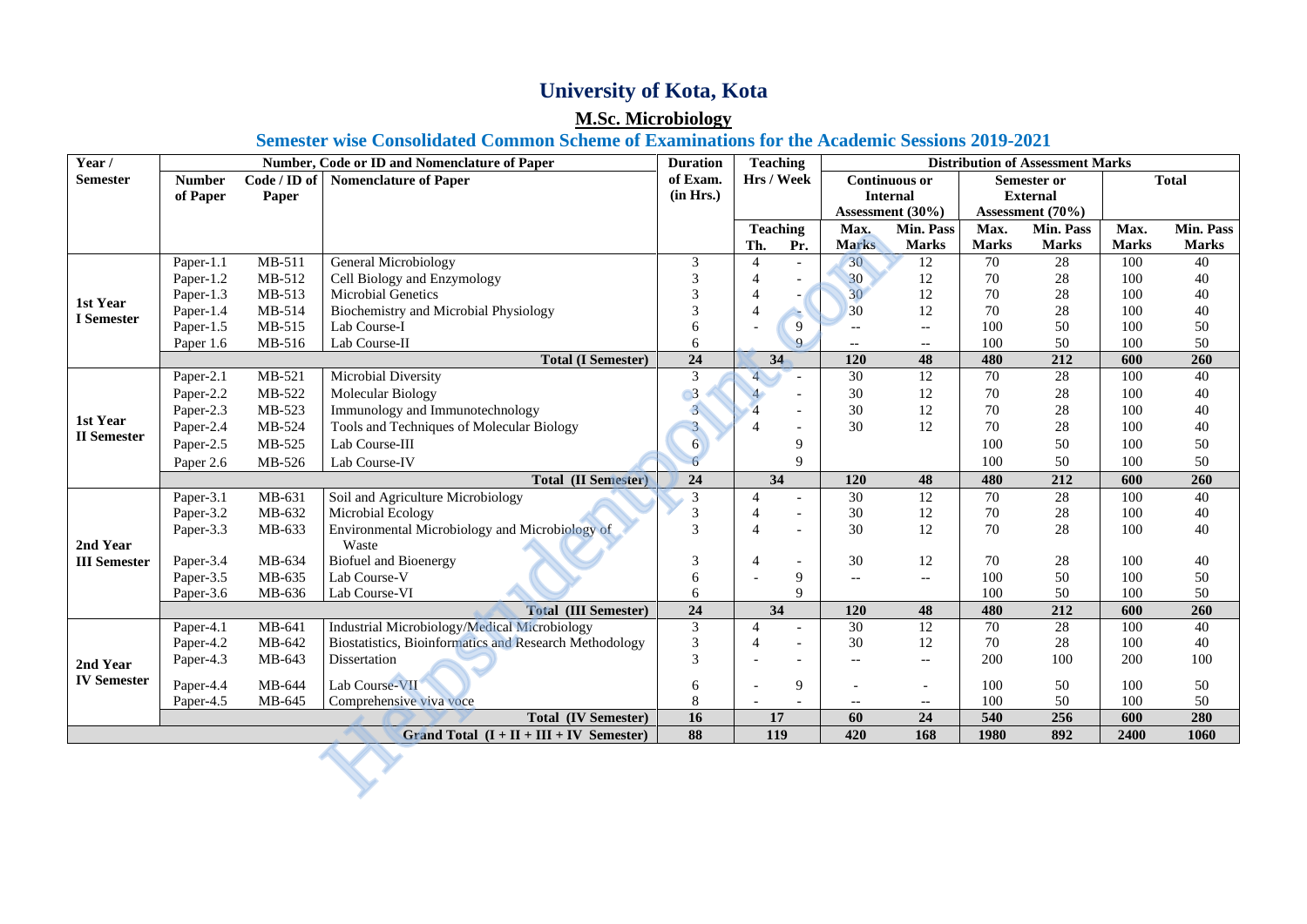# **Rules & Regulations**

# **Objectives of the Course:**

Microbiology discipline deals the understanding of knowledge from basic to advanced level on the biochemistry, physiology, cell biology, ecology, evolution and clinical aspects of micro-organisms including the host response to these agents. Recent trends from the industry focus on production of totally new eukaryotic compounds like insulin, interferon and other recombinant products using micro-organisms at industrial scale. Many new recombinant vaccines are produced to replace crude vaccines and make them polyvalent to reduce the dosage. The Master of Science in Microbiology programme builds a strong platform on biological education and research. The programme is especially dedicated to the integration and consolidation of deep knowledge in the field of microbiology.

### **Duration of the Course:**

The course for the degree of Master of Science in Microbiology shall consist of two academic years / sessions divided in to four equal semesters. The first academic year / session will comprise first and second semesters. The second academic year / session will comprise of the third and fourth semesters. Each semester shall comprise normally 90 working days. The course shall run on the regular basis.

# **Eligibility for Admission in M.Sc. First Semester:**

- ❖ A candidate who has passed any one of the following examination from any University recognized by the UGC shall be permitted to take admission in M.Sc. First Semester to award M.Sc. degree in Microbiology from this University after completion of a course of study of two academic years divided in the four semester scheme of examination: of our quantisets. It installed to the first achievable that any observed the correlation of point equal sension will comprise of the third and fourth sensesters. Each so overking days. The course shall run on the regular
	- ❖ B.Sc. (Pass / Hons) under biological science stream with subjects: Microbiology, Applied Microbiology, Biotechnology, Biochemistry, Biology, Chemistry, Botany, Zoology, Genetics, Environmental Sciences, Bioinformatics, Pharmaceutical Science*,* food microbiology or etc.
	- ❖ Bachelor of Science and Education (B.Sc.-B.Ed.) with subject biology, chemistry, botany, zoology.
- ❖ Foreign students who are residing in India and are studying in Indian universities are also eligible to seek admission in this course after due screening.
- ❖ An applicant for the M.Sc. Microbiology examination, prosecuting a regular course of study leading to the Master of Science in Microbiology, shall not be permitted for doing any service or for giving any other regular examination simultaneously to earn a degree.
- ❖ No person shall be admitted to M.Sc. Microbiology if he/she has already passed M.Sc. Microbiology or equivalent examination of any University or statutory body. However, this restriction shall not be applicable to diploma / certificate holders.
- ❖ The candidate who has passed any part of M.Sc. Microbiology programme of any University or statutory body will not be admitted to M.Sc. Microbiology programme of this University on migration basis.

# **Minimum Marks required in Qualifying Examination:**

- ❖ Qualifying examination passed from any recognised University which is situated in Rajasthan State:
	- General Category  $= 55\%$ .
	- $SC / ST / OBC / SBC$  or MBC  $= Min$ . Pass Marks
- ❖ Qualifying examination passed from any recognised University which is situated at outside the Rajasthan State:
	- All Categories  $= 60\%$ .

# **Eligibility for Admission in M.Sc. Third Semester:**

A candidate may be promoted in the next academic session (in odd semester *i.e.* III semester) if he/she has cleared collectively at least 50% of the papers of both semesters (*i.e.* semester I & II) of previous academic session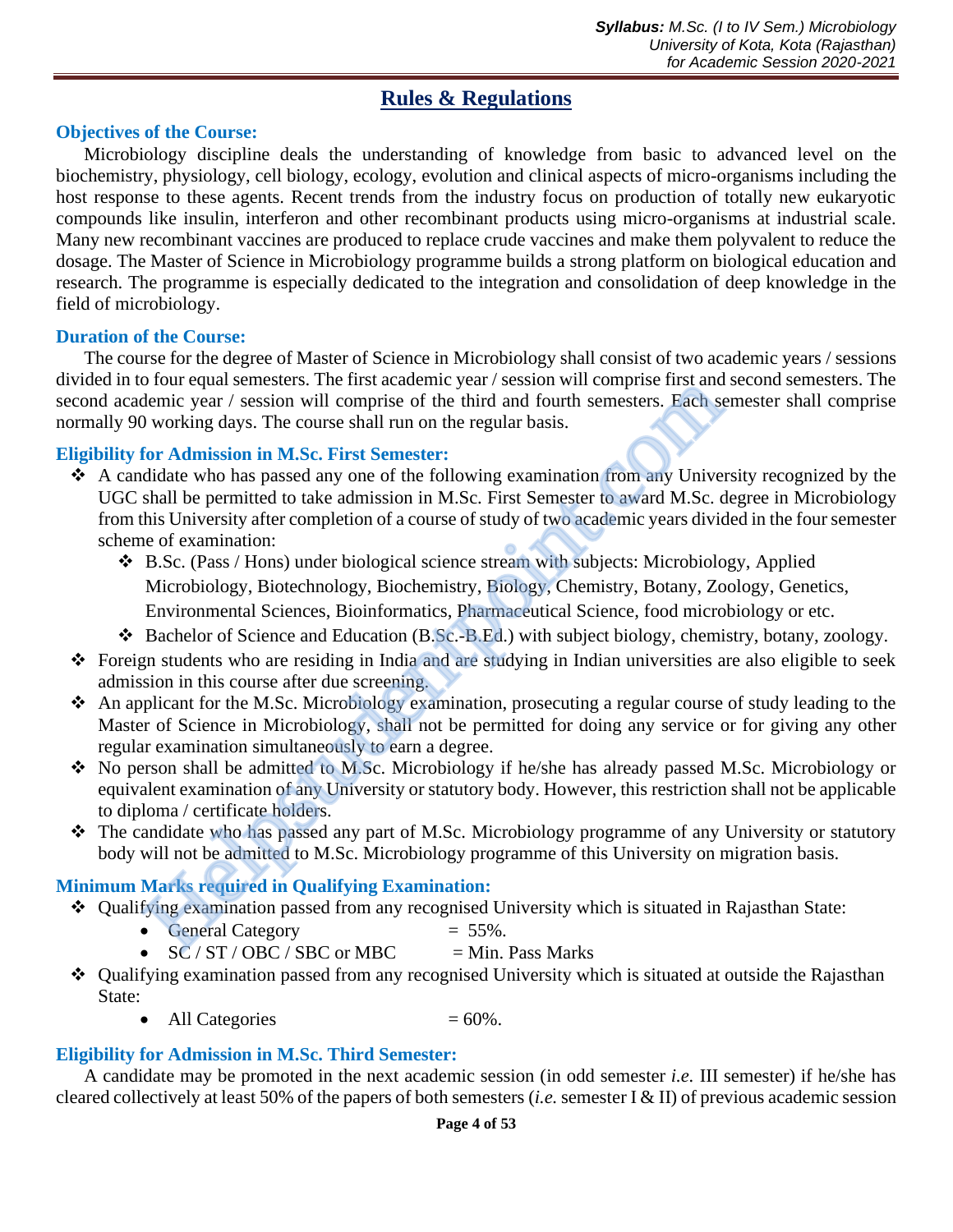with 50% of the aggregate marks. The candidate who does not fulfill the above condition will remain as an exstudent and will re-appear in the due papers examinations along with next odd/even semester examinations.

A candidate who has passed B.Ed. examination as a regular course of study after completing first and second semester examinations from this University shall also be eligible to take admission in third semester examination as a regular candidate.

### **Course Structure:**

The Master of Science in Microbiology programme will consist of core and advanced courses of theory as well as practical which are compulsory for the students. Each semester consist of four theory papers, one practical paper and one seminar / personality development / skill development activity. Dissertation(s), project work(s), training(s), field work(s), industrial visit(s), *etc.* (which is/are approved by the concerned Department) may be performed / executed by the students in the government / public / private organization(s), institution(s), industry(ies), firm(s), enterprise(s), *etc.* for advanced learning and more practical exposures.

### **Course Number, Course Code or ID and Nomenclature:**

Number of the course has been given in the Arabic number as Paper-1.1, Paper-1.2, and Paper-1.3 and so on. In the Paper-1.2, 1 represents the semester number and 2 represent the paper number. To give a code to a particular course, following sequence has been adopted:

*"Abbreviation of the programme in upper case + nth number of year of study + nth number of semester of the programme + course number in Arabic number"* 

According to the above sequence, code of paper-IV of the first semester of postgraduate Microbiology programme shall be as "MB-514". It is noted that the 5 represents here the fifth year of study because it is considered that the student has completed four years of study during his / her undergraduate programme *e.g.* B.Sc. pass course with three or B.Sc. Hons course with three / four years or B.Sc.-B.Ed. / B.Sc.-Tech. / B.Tech. *etc.* with four years. Therefore, the figure 5 represents the fifth year of study.

Nomenclature of the particular course has been given according to the nature or type of contents included in the Unit-I to Unit-V of course of study. Ì

### **Maximum Marks and Credit Points:**

Maximum marks of a theory and practical paper will be decided on the basis of their contact hours per week and subsequently their credit points. One teaching or tutorial hour per week will be equal to 01 credit point and will carry 25 maximum marks. Therefore, 4 teaching hours per week will be equal to 4 credit points and will carry 100 maximum marks for each theory paper / course. For calculating of credit points for practical papers, two contact hours per week for laboratory or practical work will be equal to one contact hour per week of theory paper and will carry 01 credit point. Therefore, 18 contact hours per week for practical work or laboratory work will be equal to 9 contact hours per week of theory paper and will carry 9 credit points. Therefore, 9 credit points per week for practical / laboratory work will carry 225 maximum marks. mber, Course Code or ID and Nomenclature:<br>
molent contes has been given in the Arabic number as Paper-1.1, Paper-1.2, are<br>
r of the course has been given in the Arabic number and 2 represent the paper number.<br>
course, fol

### **Attendance:**

Every teaching faculty, handling a course, shall be responsible for the maintenance of Attendance Register for candidates who have registered for the course. The teacher of the course must intimate the Head of the Department at least seven calendar days before the last instruction day in the semester about the attendance particulars of all students. Each student should earn 75% attendance in the courses of the particular semester failing which he or she will not be permitted to sit in the end semester examinations. However, it shall be open to the authorities to grant exemption to a candidate who has failed to obtain the prescribed 75% attendance for valid reasons and such exemptions should not under any circumstance be granted for attendance below 65%.

### **Teaching Methodologies:**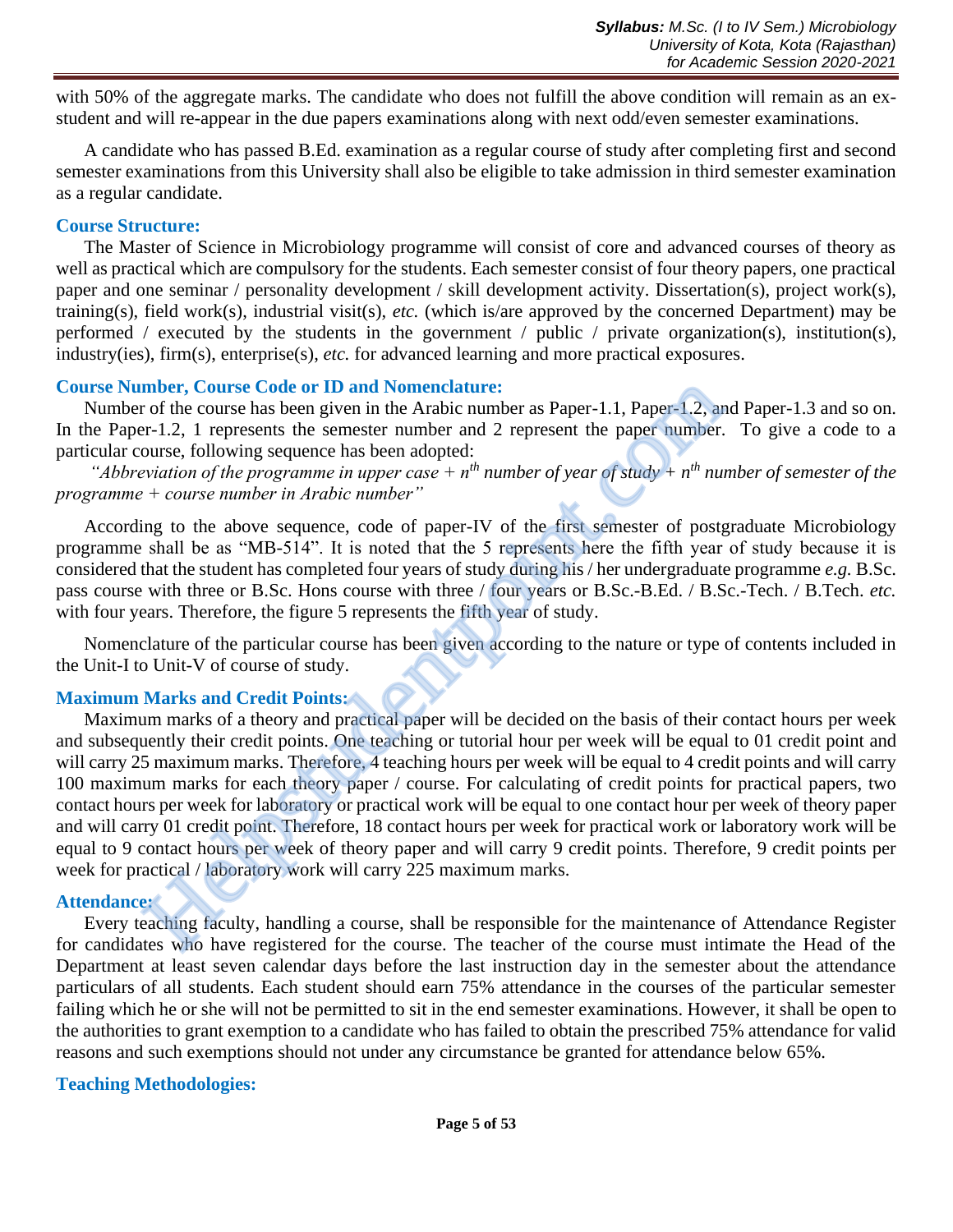The classroom teaching would be through conventional lectures or use of OHP or power point presentations (PPT). The lecture would be such that the student should participate actively in the discussion. Student seminars would be conducted and scientific discussions would be arranged to improve their communicative skill. In the laboratory, instruction would be given for the experiments followed by demonstration and finally the students have to do the experiments individually. For the students of slow learners, special attention would be given.

### **Assessment Pattern:**

The assessment of the students shall be divided into two parts in which first part is continuous assessment or internal assessment or mid-term assessment (30% weightage of the maximum marks) and second part is semester assessment or external assessment or end-term assessment (70% weightage of the maximum marks). Assessment pattern and distribution of maximum marks is summarized as given below:

# **(i) Continuous or Internal or Mid Term Assessment:**

- (a) The continuous or internal or mid-term assessment (30% weightage of the maximum marks) for each theory paper shall be taken by the faculty members of the respective Departments during each semester. There will be three internal assessment tests (*i.e.* first internal assessment test or first midterm test, second internal assessment test or second mid-term test and third internal assessment test) each of 10% weightage of maximum marks of each theory paper. Each internal assessment shall be of one hour duration for theory paper and shall be taken according to academic calendar which will be notified by the Department / University.
- (b) For practical papers, there will be no continuous or internal or mid-term assessment. There will be only one external or semester or end-term assessment (100% weightage of maximum marks).
- (c) A student who remains absent (defaulter) or fails or wants to improve the marks in the internal assessment may be permitted to appear in the desired paper(s) (only one time) in the same semester with the permission of the concern Head of the Department. A defaulter / improvement fee of Rupees 250/- per paper shall be taken from such candidates. Duly forwarded application of such candidates by the teacher concerned shall be submitted to Head of the Department who may permit the candidate to appear in the internal assessment after production of satisfactory evidence about the reason of his/her absence in the test(s) and deposition of the defaulter / improvement fee. A record of such candidates shall be kept in the Department.
- (d) Regular attendance of the student shall be considered in the internal assessment. Some marks for regularity shall be given to the student(s) who is/are taken classes regularly from the 5% weightage of the maximum marks. The 5% weightage of the maximum marks of regularity shall be taken from the weightage given for second internal assessment (10% weightage of maximum marks). After excluding the 5% weightage of regularity, the second internal assessment shall be of 10% weightage of maximum marks. If the attendance / regularity factor is similar for all the students, then it may be merged with the weightage of second internal assessment test (class test, home assignment, quiz, seminar, *etc.*) and then second internal assessment test shall be of 15% weightage of maximum marks. each theory paper shall be taken by the faculty members of the respective Desmester. There will be three internal assessment tests (*i.e.* first internal assessment tests (*i.e.* first internal assessment tests of each th
- (e) Paper wise consolidated marks for each theory paper and dissertation / seminar (*i.e.* total marks obtained during various modes of internal assessment) obtained by the students (out of the 30% weightage of the maximum marks of the each paper) shall be forwarded (in two copies) by the Head of the Department to the Controller of Examinations of the University within a week from the date of last internal assessment test for incorporation in the tabulation register.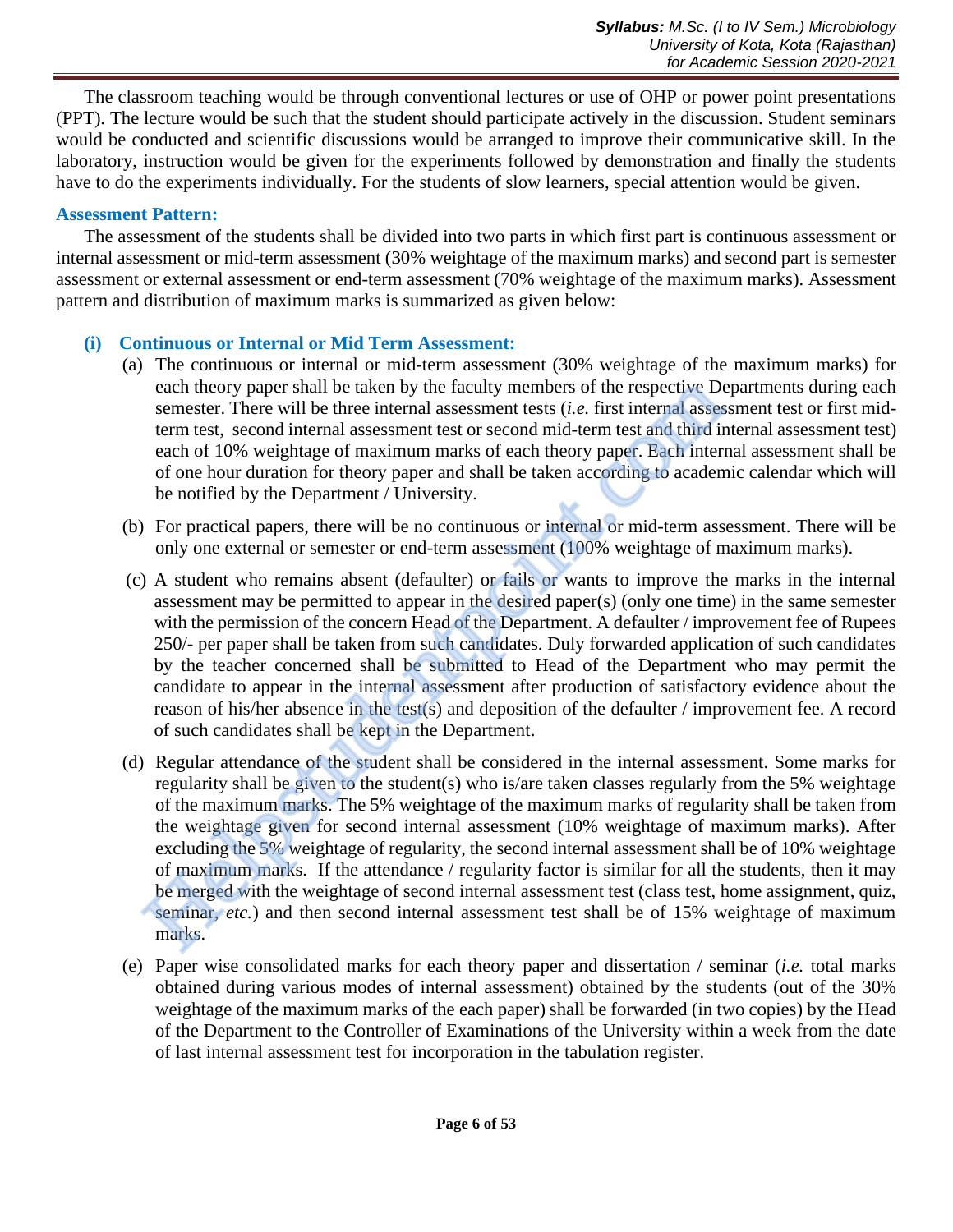- (f) The consolidated marks obtained by the students be also made known to them before being communicated by the concerned Head of the Department to the University for final incorporation in the tabulation register. If any discrepancies are discovered or pointed out by the students, the same shall be looked into by the concerned faculty member and corrections made wherever necessary. The decision of the Head of the Department before the communication of marks to the University shall be final. No corrections shall be made in the internal assessment marks after the declaration of the result by the University.
- (g) Consolidated marks of internal assessment obtained out of the 30% weightage of maximum marks of each theory paper which will be communicated to the University shall be in whole number and not in fraction. Marks awarded for the various internal assessments in each paper shall be added up and then round off to the next whole number to avoid any fraction.
- (h) All test copies and other material related to the internal assessment shall also be sent to the Controller of Examinations of the University to keep in record as per the University guidelines.
- (i) The concerned Head of the Department shall be responsible for proper conduct of internal assessment tests and for communication of the consolidated marks to the University within the prescribed time.
- (j) The Head of the Department shall keep a record of the marks and also notify the same to the candidates immediately so that if any candidate is not satisfied with the award in any test or seasonal work, he / she should represent the matter to the higher authority.

### **(ii) Semester or External or End Term Assessment:**

- (a) The semester or external or end-term assessment (70% weightage of the maximum marks) shall be three hours duration to each theory paper and twelve hours duration (spread over two days with 6 hours per day) for each practical paper and shall be taken by the University at the end of each semester. The concerned Head of the Department shall be responsible for properties<br>assessment tests and for communication of the consolidated marks to the<br>prescribed time.<br>The Lead of the Department shall keep a record of the marks
- (b) The syllabus for each theory paper is divided into five independent units and question paper for each theory will be divided into three sections as mentioned below:
	- **Section-A** will carry 10 marks with one compulsory question comprising ten short answer type *questions (maximum 20 words answer) taking two questions from each unit. Each question shall be of one mark.*
	- **Section-B** will carry 30 marks with equally divided into five long answer type questions *(answer about in 250 words). Paper setter shall be advised to set two questions from each unit and students are instructed to attempt five questions by selecting one question from each unit.*
	- **• Section-C** will carry 30 marks with equally divided into three long answer type questions *(answer about in 500 words). Paper setter shall be advised to design total five questions by setting one question from each unit. Students are instructed to attempt any three questions.*
- (c) The syllabus of practical paper is divided according to main streams of Microbiology. Marks shall be awarded on the basis of major & minor experiments, spotting, viva-voce, practical record, regularity factor, lab skills, maintain cleanness of workplace, *etc*.

### **Question Paper Pattern:**

### **(A) Continuous or Internal or Mid Term Assessment:**

30% weightage of Maximum Marks (30 Marks out of 100 Maximum Marks).

**(i) First Continuous or Internal or Mid Term Assessment:**

### **Format**

**Page 7 of 53**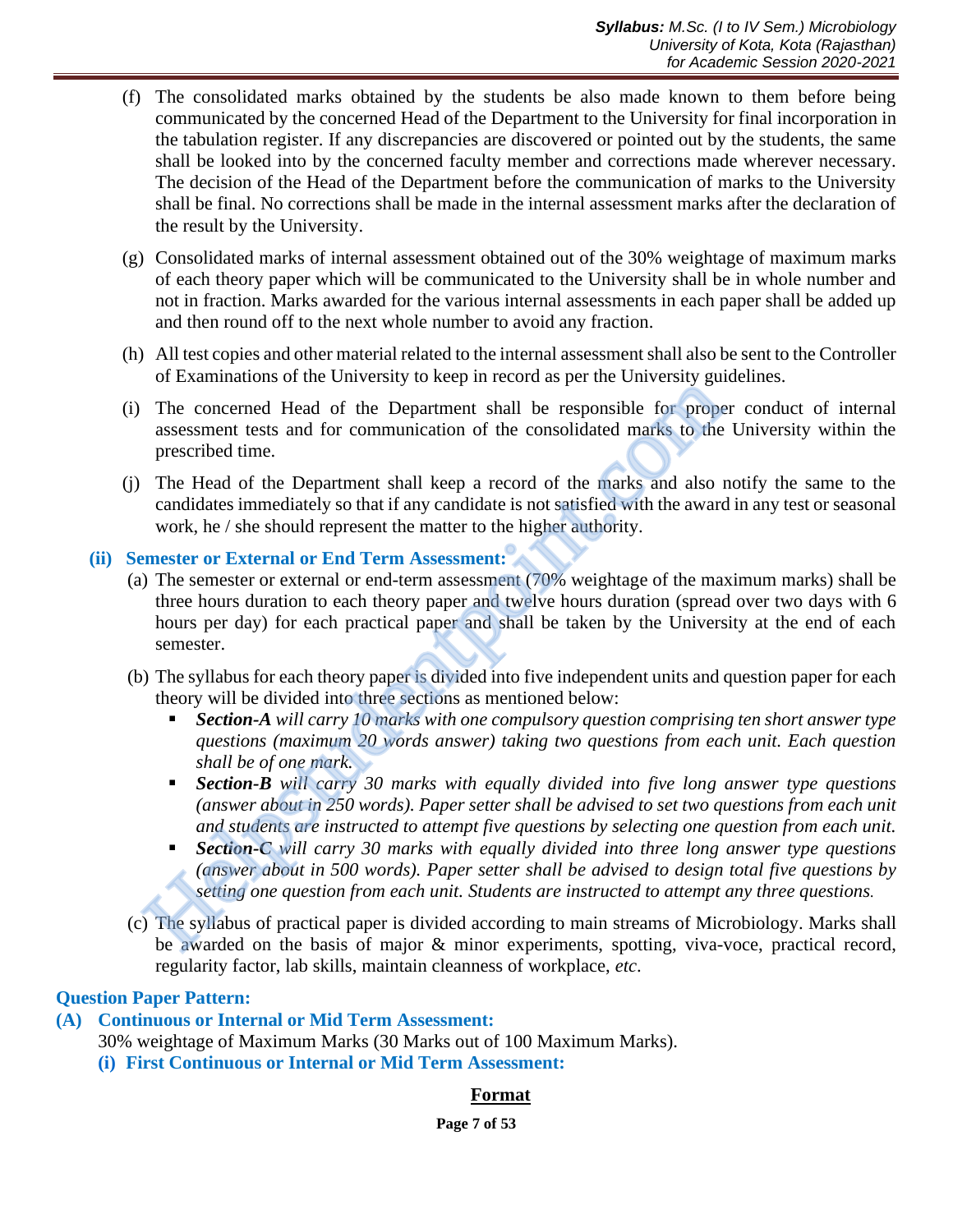| <b>Address</b> |
|----------------|

**First Internal Assessment Test 20… - 20….** 

| <b>Class</b> | <b>Max. Marks</b>        | : 10 Marks |
|--------------|--------------------------|------------|
| Semester :   | <b>Duration of Exam.</b> |            |
| Subject :    | Date of Examination :    |            |
| Paper        | <b>Name of Teacher</b>   |            |

**Note:** All questions are compulsory and marks are given at the end of the each question. Two or three sub-divisions may be given in the question.

| or                                                                                                                                                                                                                                                                                                                                               |
|--------------------------------------------------------------------------------------------------------------------------------------------------------------------------------------------------------------------------------------------------------------------------------------------------------------------------------------------------|
| <b>4 Marks</b>                                                                                                                                                                                                                                                                                                                                   |
| or                                                                                                                                                                                                                                                                                                                                               |
| 3 Marks                                                                                                                                                                                                                                                                                                                                          |
| <sub>or</sub>                                                                                                                                                                                                                                                                                                                                    |
| 3 Marks<br>ii) Second Continuous or Internal or Mid Term Assessment:                                                                                                                                                                                                                                                                             |
| (a) Attendance:<br>Marks shall be given by the faculty member in each paper according to its weightage.<br>5% weightage of Maximum Marks<br>Note:<br>If the attendance / regularity factor is similar for all the students, then it may be merged with the<br>weightage of second internal assessment test (class test, assignment, quiz, etc.). |
| (b) Seminar / Presentation                                                                                                                                                                                                                                                                                                                       |
| 5% or 10% weightage of Maximum Marks<br><b>Format</b>                                                                                                                                                                                                                                                                                            |
| College / University<br><b>Address</b><br>Second Internal Assessment Test 20 - 20                                                                                                                                                                                                                                                                |

### **(ii) Second Continuous or Internal or Mid Term Assessment:**

### **(a) Attendance:**

### *Note:*

### **(b) Seminar / Presentation**

# **5% or 10% weightage of Maximum Marks**

### **Format**

| Second Internal Assessment Test 20 - 20 |  |
|-----------------------------------------|--|
|-----------------------------------------|--|

| <b>Class</b>    | <b>Max. Marks</b>        | : 10 Marks |
|-----------------|--------------------------|------------|
| <b>Semester</b> | <b>Duration of Exam.</b> |            |
| Subject         | Date of Examination :    |            |
| Topic/Paper :   | <b>Name of Teacher</b>   |            |

### **Seminar / Presentation**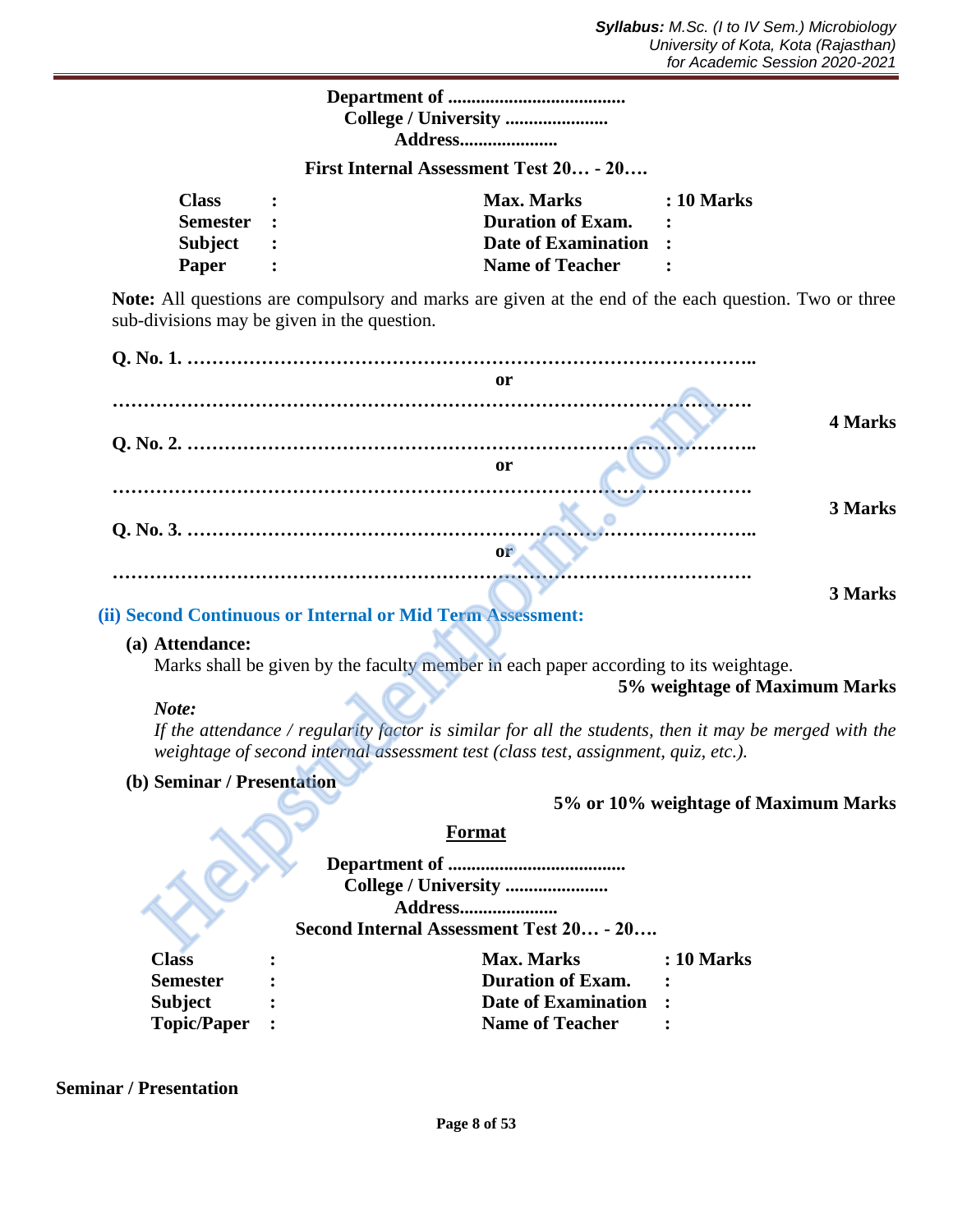**(Based on Curriculum)**

### **Format**

| Address                                |  |
|----------------------------------------|--|
| Third Internal Assessment Test 20 - 20 |  |
|                                        |  |

| <b>Class</b>    | <b>Max. Marks</b>        | $\therefore$ 10 Marks |
|-----------------|--------------------------|-----------------------|
| <b>Semester</b> | <b>Duration of Exam.</b> |                       |
| <b>Subject</b>  | Date of Examination :    |                       |
| Topic/Paper :   | <b>Name of Teacher</b>   |                       |

### **(a) Assignment:**

(May be divided in parts or questions or may not be. It will be depending on the nature of assignment).

### **10% weightage of Maximum Marks**

**10% weightage of Maximum Marks** 

### **or**

### **(b) Quiz:**

(May be divided in parts or questions or may not be. It will be depending on the nature of quiz).

### **Or**

### **(c) Excursion or Industrial visit or any other tool may be adopted for internal Assessment 10% weightage of Maximum Marks**

### **(B) Semester or External or End Term Assessment:**

70% weightage of Max Marks (*i.e.* 70 Marks out of 100 Max Marks).

### **Duration of Examination: 3 Hours Max. Marks: 70**

- *Note: The syllabus is divided into five independent units and question paper will be divided into three sections.* 
	- **Section-A** will carry 10 marks with one compulsory question comprising ten short answer type *questions (maximum 20 words answer) taking two questions from each unit. Each question shall be of one mark.*
	- **Example 30 Figure 30 marks with equally divided into five long answer type questions (answer** *about in 250 words). Paper setter shall be advised to set two questions from each unit and students are instructed to attempt five questions by selecting one question from each unit.*
- *Section-C will carry 30 marks with equally divided into three long answer type questions (answer about in 500 words). Paper setter shall be advised to design total five questions by setting one question from each unit. Students are instructed to attempt any three questions.*  (May be divided in parts or questions or may not be. It will be depending or<br>
(May be divided in parts or questions or may not be. It will be depending comment).<br>
(May be divided in parts or questions or may not be. It wi

# **Q. 1.**

### **SECTION-A**

# **Unit-I** (i) ………………………………………………………… **1 Mark** (ii) ………………………………………………………… **1 Mark**

**Page 9 of 53 Unit-II**  (iii) ………………………………………………………… **1 Mark**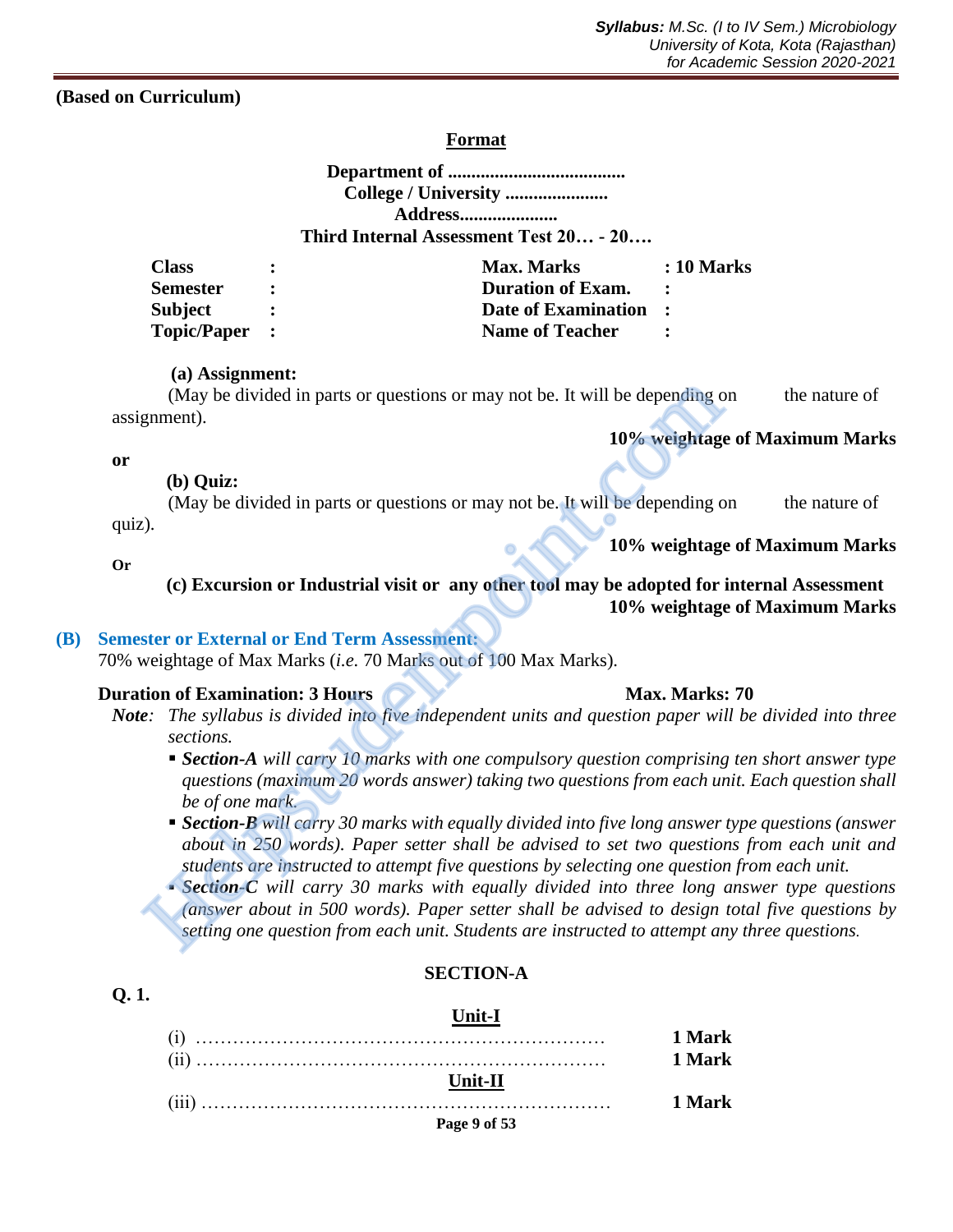|       |                                   | 1 Mark                           |
|-------|-----------------------------------|----------------------------------|
|       | Unit-III                          | 1 Mark<br>1 Mark                 |
|       | $Unit - IV$                       | 1 Mark<br>1 Mark                 |
|       | Unit-V                            | 1 Mark<br>1 Mark                 |
|       | <b>SECTION-B</b><br><u>Unit-I</u> |                                  |
| Q.2.  | <b>or</b>                         | <b>6 Marks</b><br><b>6 Marks</b> |
| Q.3.  | Unit-II                           | <b>6 Marks</b>                   |
|       | <b>or</b>                         | <b>6 Marks</b>                   |
| Q.4.  | $Unit-III$<br>or                  | <b>6 Marks</b>                   |
|       | <b>Unit-IV</b>                    | <b>6 Marks</b>                   |
|       | .<br><b>or</b>                    | <b>6 Marks</b>                   |
|       | Unit-V                            | <b>6 Marks</b><br><b>6 Marks</b> |
|       | or                                | <b>6 Marks</b>                   |
| Q. 7. | <b>SECTION-C</b><br>Unit-I        | 10 Marks                         |
| Q. 8. | Unit-II                           | 10 Marks                         |
|       | Unit-III                          | 10 Marks                         |
|       | Unit-IV<br>Unit-V                 | 10 Marks                         |
|       |                                   | 10 Marks                         |

**Practical Examinations:**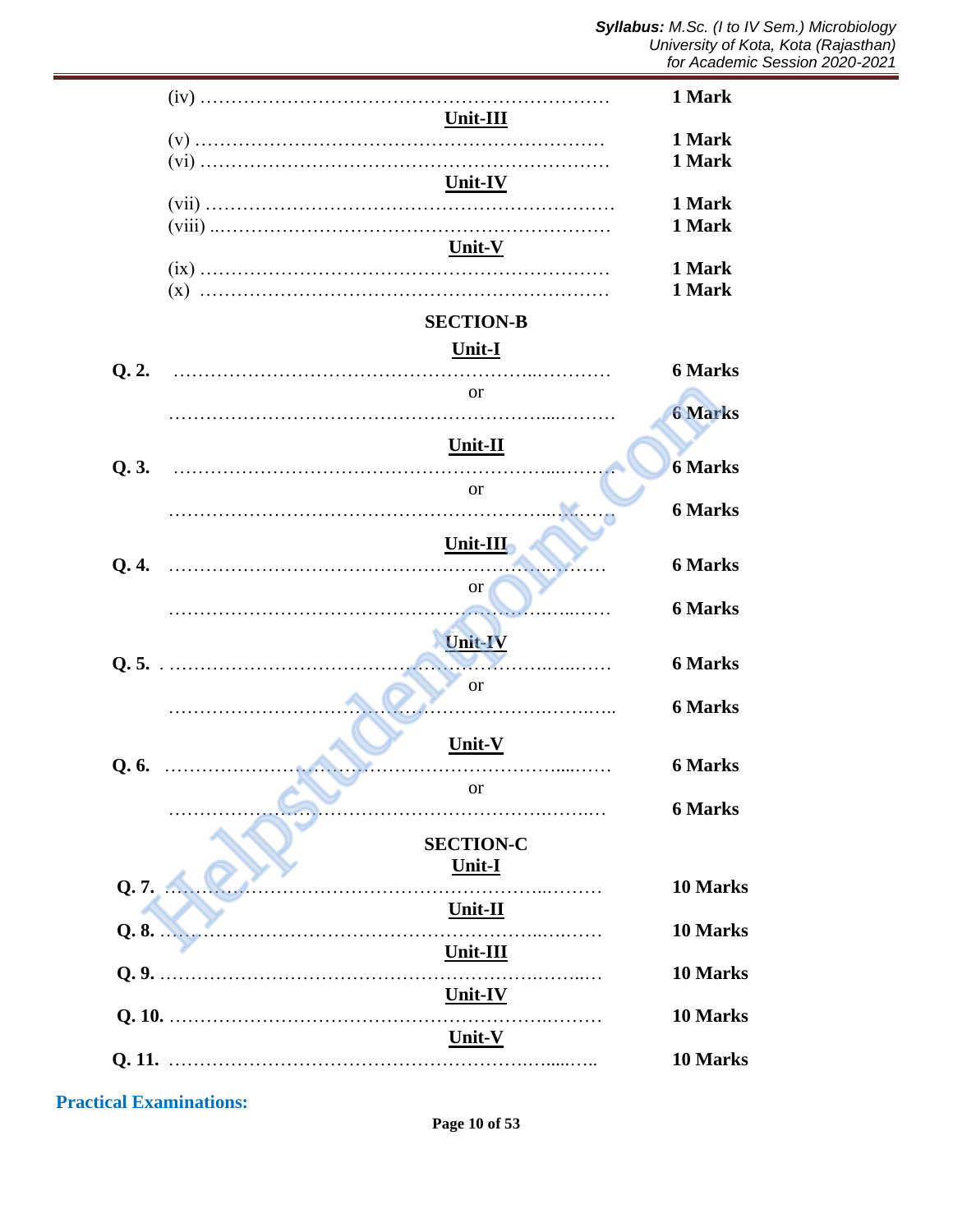**Continuous or Internal or Mid Term Assessment:** *Not applicable in practical.* **External or Semester or End Term Assessment: For all Lab Courses. Duration of Exam : 6 Hours**

**Maximum Marks : 100 Marks\***

# **Distribution of Maximum Marks:**

| S. No. | <b>Name of Exercise</b>                        | <b>Marks</b> |
|--------|------------------------------------------------|--------------|
| 1.     | Exercise No. 1 : Major Experiment              | 20           |
| 2.     | Exercise No. 2 : Major Experiment              | 20           |
| 3.     | Exercise No. 3 : Minor Experiment              | 10           |
| 4.     | Exercise No. 4 : Minor Experiment              | 10           |
| 5.     | Exercise No. 5 : Spotting Experiment (5 spots) | 15           |
| 6.     | Laboratory Skills, Regularity, etc.            | 10           |
| 7.     | <b>Practical Record</b>                        | 5            |
| 8.     | Viva-voce                                      | 10           |
|        | <b>Total Marks</b>                             | <b>100</b>   |

### **Seminar :**

 The students shall compulsorily have to deliver an oral presentation on for continuous or internal or midterm assessment in each semester. There will not be semester or external or end-term assessment for seminar.

### **Dissertation :**

A dissertation shall be initiated at the end of the Semester III and continued during Semester IV. A dissertation may be undertaken in any research laboratories/industries/university department. The students shall compulsorily submit the certificate of completion and report to the Department during the practical examination.The marks will be awarded by the external examiner on the day of the practical examination on the basis of the experimental, presentation and viva-voce. **EXECUTE:** The state of the property and the semistric match and the semister of the semister of the semister of external or end in the semister of external or end in the semister of external or end term assemble in the s

# **Minimum Pass Marks and Rules regarding Determination of Results:**

Each semester shall be regarded as a unit for working out the result of the candidates. The result of each semester examination shall be worked out separately (even if the candidate has appeared at the paper(s) of the lower semester examination along with the papers of higher semester examination) in accordance with the following conditions:

- (i) A candidate, for a semester examination, shall be offered all the papers prescribed for that semester examination and besides he/she also shall be offered paper(s) not cleared by him/her at any of the lower semester examination subject to the limitation that the number of un-cleared papers of the lower semester examinations shall not be exceed the total number of the papers prescribed for any one semester.
- (ii) The candidate shall be declared to have passed the examination, if the candidate secures at least 40% marks in each theory paper separately in continuous or internal or mid-term examination & semester or external or end-term examination and also separately 50% marks in each practical / project / dissertation / seminar with 50% aggregate marks of the maximum marks prescribed for each semester examination. There is no minimum pass marks for the practical record / notebook. However, submission of a practical record / notebook is a mandatory during the practical examination. The candidate should compulsorily attend viva-voce / presentation examination to secure pass in practical / project / dissertation / seminar.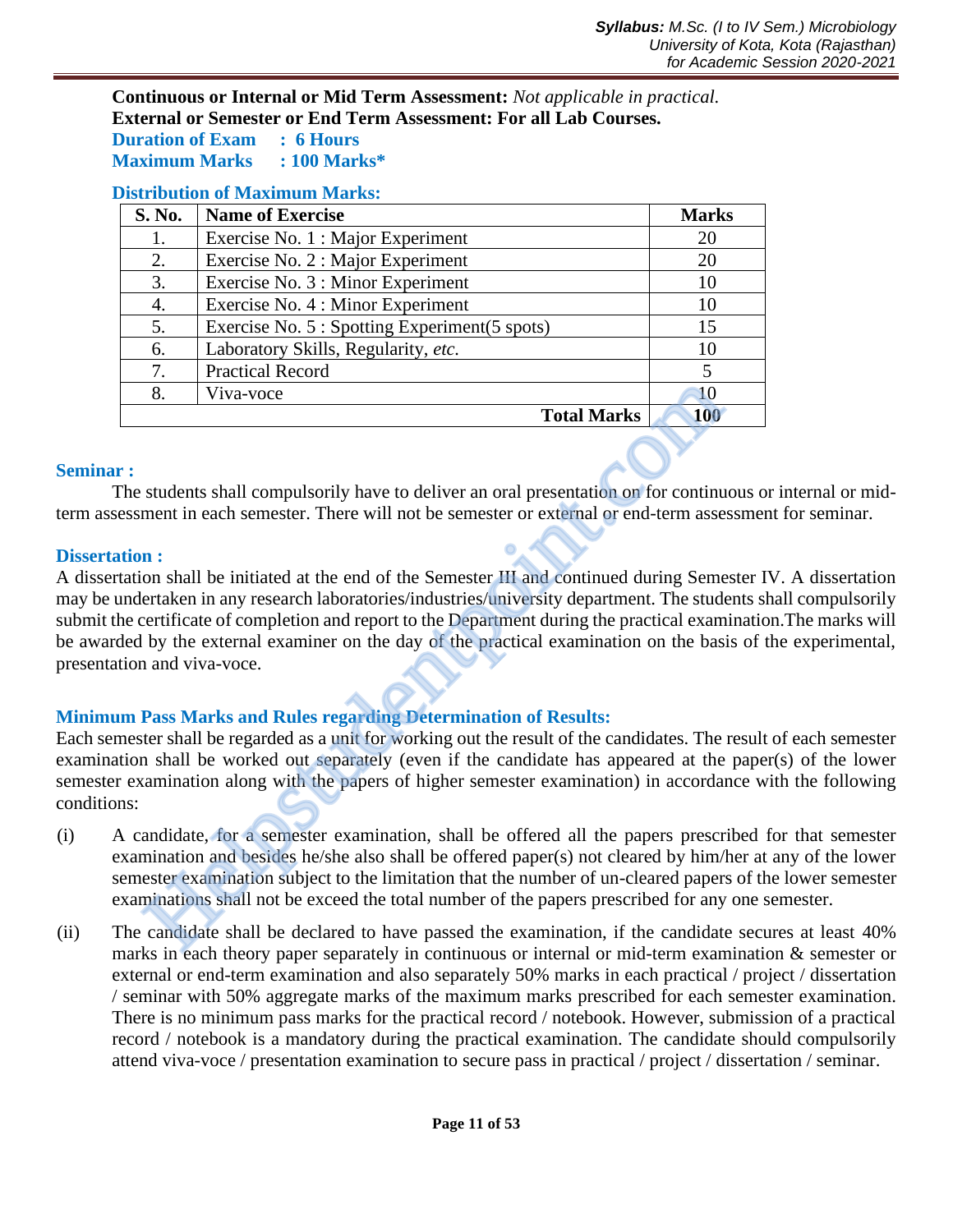- (iii) A candidate, who has been declared as failed/absent in one or more theory paper(s) at any odd semester examination shall be permitted to join the courses of study for the next higher semester *i.e.* permitted to join the course of second semester after first semester examination, permitted to join the course of fourth semester after third semester examination, permitted to join the course of sixth semester after fifth semester examination and so on and eligible to re-appear in that paper(s) as due paper(s) along with next higher semester (next year) examination provided that he/she must have cleared at least 50% of the papers (including practical / project / dissertation / seminar as one paper) collectively prescribed for the first and second semester examinations taken together for promotion to the third semester examination.
- (iv) A candidate may be promoted in the next semester (odd semester) if he/she has cleared collectively at least 50% of the papers of both semesters of previous academic session with 50% of the aggregate marks. The candidate who does not fulfill the this condition will remain in the same semester as an ex-student and will re-appear in the due papers examination along with next odd/even semester examinations.
- (v) If any student who is provisionally admitted in higher odd semester but could not secure prescribed minimum marks in previous semesters will be treated as ex-student and his/her admission fee will be carry forwarded to the next odd semester of forthcoming academic session.
- (vi) A candidate declared as failed in that particular paper he/she can re-appear for that paper in the next year examination as a due paper. However, the internal marks shall be carried forward for the total marks of the due examination. A candidate will not be allowed to re-appear in the practical examination.
- (vii) A candidate may be given only two additional chances for passing the semester thus maximum tenure for completing the two years' postgraduate course will be limited to four years, for three years postgraduate programme up to five years and so on.
- (viii) If the number of papers prescribed at the first and second or third and fourth semester examination is an odd number, it shall be increased by one for the purpose of reckoning 50% of the papers.
- (ix) A candidate who passes in 50% or more papers of the first and second semester examination, and thereby becomes eligible for admission to the third semester examination, but chooses not to do so and desires to appear in the remaining papers of first and second semester examination only or to re-appear in all the prescribed papers and practical/dissertation/seminar of the M.Sc. first and second semester examination will be permitted to do so on the condition that in the latter case his previous performance will be treated as cancelled. by our two method and the transministry and the method in the method of the and<br>imum marks in previous semesters will be treated as ex-student and his/her adm<br>varded to the next odd semester of forthcoming academic session
- (x) If a candidate, who has been promoted to the next semester and wishes to improve his / her performance in the theory paper(s) of previous semester, can be permitted to do so in case of the theory papers only, not in practical / project / dissertation / seminar, belonging to the immediately preceding semester only for one time in these papers in next odd/even semester examinations. In such a case, he/she shall have to appear in these papers along with the papers of his/her own semester.
- (xi) A candidate shall be declared as passed after the result of the fourth semester examination, if he/she cleared all papers of the all the four semesters and secure minimum 40% of the aggregate marks of the maximum marks in theory papers and 50% of the aggregate marks of the maximum marks for practical / dissertation / presentation / seminar prescribed for four semesters Master's programme.
- (xii) In the case of an ex-student, the marks secured by him/her at his/her last examination as a regular candidate shall be taken into account except in cases where a candidate is re-appearing at the examination as a regular student and in that event he/she shall have to repeat the internal assessment test which will be finally accounted for working out his result.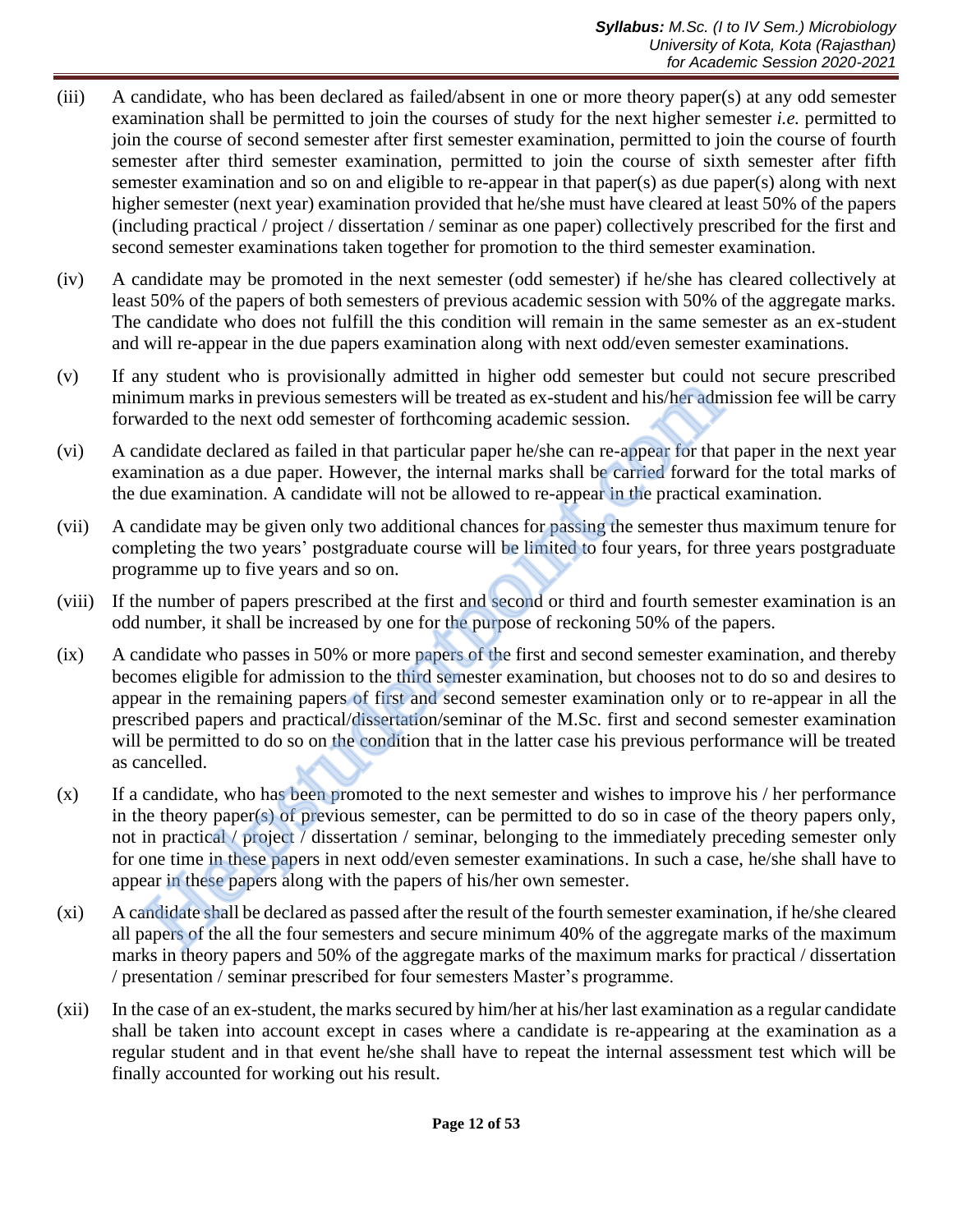- (xiii) A candidate who has failed at the M.Sc. third and fourth semester examination but has passed in at least 50% of the papers prescribed for the examination shall be exempted from re-appearing in a subsequent year in the papers in which he/she has passed.
- (xiv) If a candidate clears any paper(s) prescribed at the first and second semester (previous) and/or third and fourth semester (final) examination after a continuous period of three years, then for the purpose of working out his/her division, only the minimum pass marks shall be taken into account in respect of such paper(s) as are cleared after the aforesaid period provided that in case where a candidate requires more than 40% marks in order to reach the requisite minimum aggregate, as many marks out of those secured by him/her will be taken in to account as would enable him/her to make up the deficiency in the requisite minimum aggregate.
- (xv) In case the candidate is not able to clear his/her due paper(s) in the stipulated period as mentioned above (continuous period of three years), he/she may be given last one mercy attempt to clear due paper(s) subjected to approval of the Vice Chancellor or Board of Management.
- (xvi) The grace marks scheme shall be applicable as per University norms.

# **Classification of Successful Candidates:**

| The grace marks scheme shall be applicable as per University norms.                                                                                                                                                                                                                                                                                                                                                                                                                       |                            |  |  |  |
|-------------------------------------------------------------------------------------------------------------------------------------------------------------------------------------------------------------------------------------------------------------------------------------------------------------------------------------------------------------------------------------------------------------------------------------------------------------------------------------------|----------------------------|--|--|--|
| cation of Successful Candidates:                                                                                                                                                                                                                                                                                                                                                                                                                                                          |                            |  |  |  |
| The classification of successful candidates after last semester examination shall be as:                                                                                                                                                                                                                                                                                                                                                                                                  |                            |  |  |  |
| <b>Description of Marks Obtained</b>                                                                                                                                                                                                                                                                                                                                                                                                                                                      | <b>Division / Result</b>   |  |  |  |
| 80% and above marks in a paper.                                                                                                                                                                                                                                                                                                                                                                                                                                                           | Distinction in that paper. |  |  |  |
| A candidate who has secured aggregate 60%<br>$\bullet$<br>and above marks                                                                                                                                                                                                                                                                                                                                                                                                                 | <b>First Division</b>      |  |  |  |
| A candidate who has secured aggregate 50%<br>$\bullet$<br>and above but less than 60% marks                                                                                                                                                                                                                                                                                                                                                                                               | <b>Second Division</b>     |  |  |  |
| A candidate who has secured aggregate 40%<br>$\bullet$<br>and above but less than 50% marks                                                                                                                                                                                                                                                                                                                                                                                               | Pass                       |  |  |  |
| didates who pass all the examinations prescribed for the course in the first instance an<br>demic years in four semesters from the year / semester of admission to the course onl<br>ty Ranking. A candidate is deemed to have secured first rank provided he/she<br>Should have passed all the papers in first attempt itself.<br>Should have secured the highest marks in the whole examination of the progra<br>should have secured the highest cumulative grade point average (CGPA). |                            |  |  |  |

Candidates who pass all the examinations prescribed for the course in the first instance and within a period two academic years in four semesters from the year / semester of admission to the course only are eligible for University Ranking. A candidate is deemed to have secured first rank provided he/she

- (i) Should have passed all the papers in first attempt itself.
- (ii) Should have secured the highest marks in the whole examination of the programme / course, or should have secured the highest cumulative grade point average (CGPA).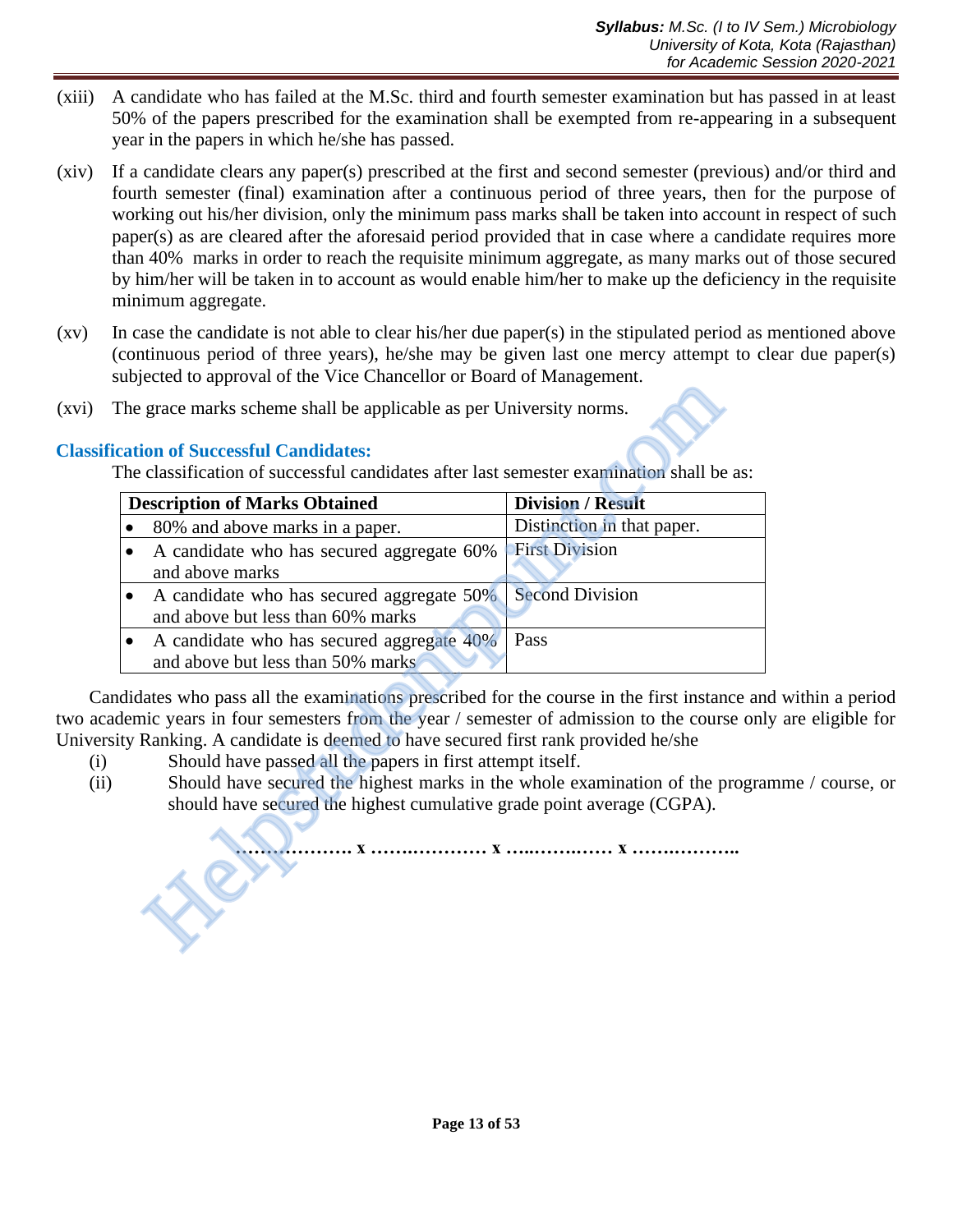# **Syllabus**

### **M.Sc. Microbiology First Semester Examination**

**Paper 1.1: MB-511-General Microbiology**

Contact Hours / Week : 4 Hours Maximum Marks : 100 Marks

Duration of Examination : 3 Hours Continuous/Internal/Assessment : 30 Marks Semester Assessment : 70 Marks

 *Note: The syllabus is divided into five independent units and question paper will be divided into three sections.*

- **Section-A** will carry 10 marks with 01 compulsory question comprising 10 short answer type questions(maximum 20 words answer) taking two questions from each unit. Each question shall be of one mark.
- **Section-B** will carry 25 marks with equally divided into five long answer type questions (answer about in 250 words). Paper setter shall be advised to set two questions from each unit and students are instructed to attempt five questions by selecting one question from each unit.
- **Section-C** will carry 35 marks with five long answer type questions comprising one compulsory question of 15 marks and four questions of 10 marks each. Students are instructed to attempt total three questions with one compulsory question (answer about in 500 words) and any two more questions (answer about in 400 words) out of remaining four questions. Paper setter shall be advised to design question paper covering from all five units.*.*

 *Note: Contents of each unit may be completed into 15-18 lectures or contact hours which also include revisions, seminars, internal assessments, etc.*

### **UNIT I 15-18L**

Overview of history of Microbiology: Contribution of Antonie Von Leeuwenhoek, Needham, Redi, Spallanzini, Tyndal, Joseph Lister, Paul Ehrlich, Edward Jenner, Louis Pasteur, Robert Koch, Alexander Fleming, Scope of Microbiology.

Microbial World: Classification system and distinctive characters of major groups: Fungi, Algae, Protozoa,Viruses,Viroids and Prions.

Microbial Taxonomy: Taxonomy, Bergey's manual of systematic bacteriology. Classification of microbes on the basis of phenotypic and genotypic characters.Aptamers for detection of pathogens.

### **UNIT II 15-18L**

Principles, function and application of Microscopy: Light, Dark field, Phase Contrast, Fluorescence interference, Confocal and Electron (transmission and scanning) Microscopy. Hanging drop, Wet mounting Method. Stains and Staining Techniques: Definition of Auxochrome, Chromophores, dyes, Classification of Stains, Mechanism of Gram's, Capsule, Endospore, Flagella, Acid fast staining. g two questions from each unit. Each question shall be of one mank.<br>
and won-B will carry 25 manks with equally divided into five long answer type questions (answer about be advised to set two questions from each unit and

### **UNIT III** 15-18L

Concept of asepsis: Definition of Sterilization, disinfection, Sanitization, Antisepsis, Sterilants and Fumigation. Physical methods: Moist and Dry heat, Pasteurization, Tyndallization, Radiation, Filtration. Chemical Methods: Phenol and its Derivatives, Aldehyde, Heavy metal, Halogens.

Culture Media,Isolation Techniques ,Maintenance and Preservation of pure cultures.

### **UNIT IV 15-18**L

Bacterial Morphology: size, shape and arrangement, glycocalyx, capsule, flagella, fimbriae and pili. Composition and detailed structure of gram positive and gram negative cell walls, spheroplasts, protoplasts, and L-forms. Ribosomes, mesosomes, inclusion bodies, nucleoid, chromosome and plasmids. Endospore: structure, formation,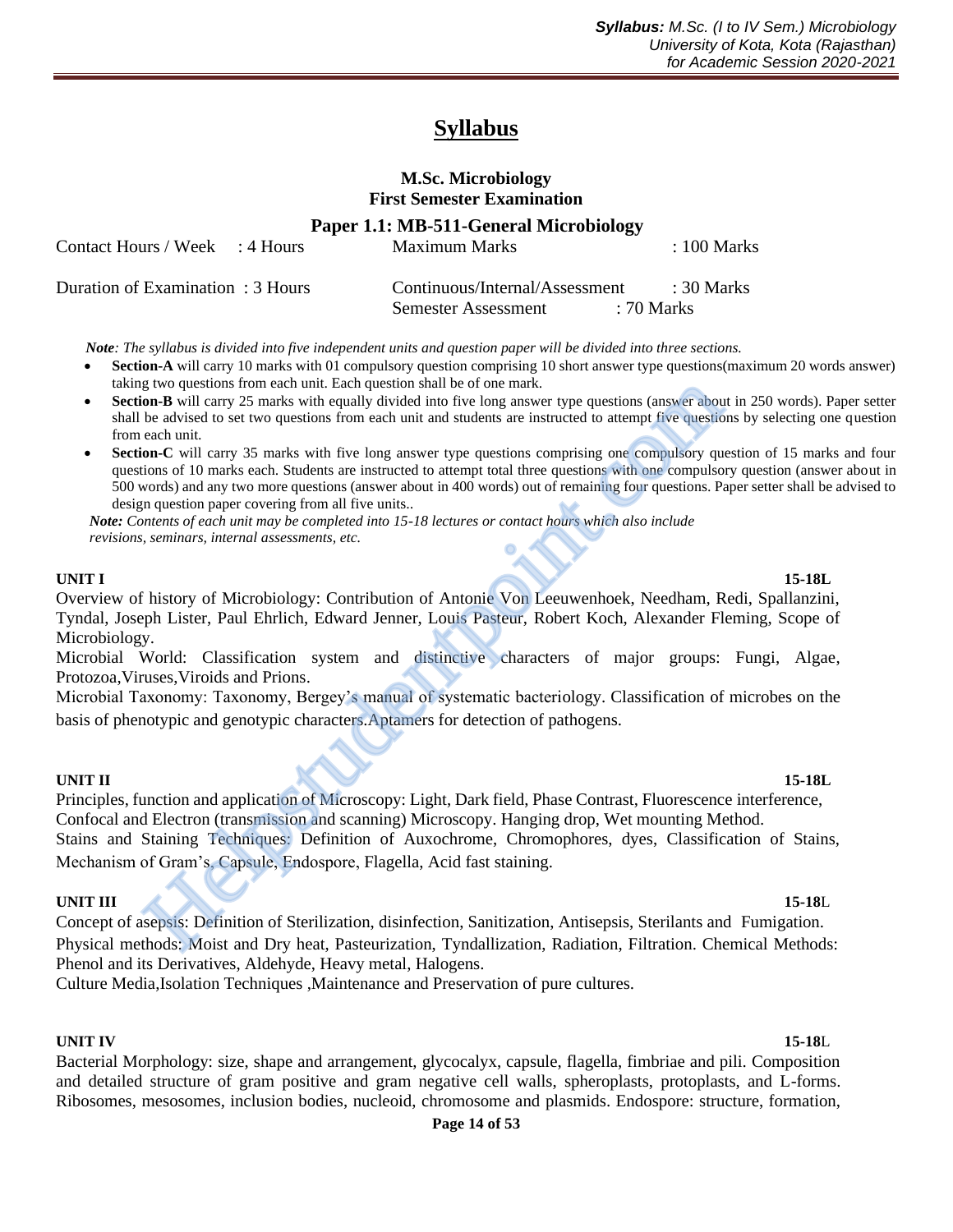stages of sporulation. Methods of reproduction in bacteria and new cell formation. Microbial Growth curve and its kinetics and growth yield. Determination of cell mass and cell number. Environmental factors affecting growth.Antibiotics their classification and Mechanism.

### **UNIT V 15-18**L

Innovations in microbiology for human welfare: Impact of microbes on the genome project,microbial biosensors, Nanobmedicines, molecular diagnostics. Probiotics microbes. Application of Artificial intelligence and machine learning in microbiology.

Microbes as a biowarfare agent, Microbes in the space.

### **Text/Reference books:**

- 1. Microbes : Concepts & Applications- P.S. Bisen, Mousumi Debnath, Godavarthi B.K.S. Prasad , John Wiley & Sons Publication 2012.
- 2. Brock Biology of Microorganisms, 14thEdition. Michael T. Madigan, John M. Martinko, Paul V. Dunlap and David P. Clark. 1. Mortology: Concepts & Applications - P.S. Bisen, Mousumi Dennain, Google J. Book Biology of Microorganisms, 14thEdition. Michael T. Madigan, John V. Dunlap and David P. Clark.<br>
3. Bergey's manual of systematic bacteriol
- 3. Bergey`s manual of systematic bacteriology. George M.Garrity,David R. Boone,Richard W.Castenholz.
- 4. Molecular Diagnostics: Promises & Possibilities 2010. Mousuni Dabnath , G.B.K.S. Prasad P.S. Bisen.
- 5. General Microbiology by S. B. Sullia, 2017, Oxford Publisher's.
- 6. Prescott, L.M., J.P Harley and D.AKlein, 2007. Microbiology VII Ed.Mc Grow Hill,
- 7. Davis R.Y. E.A. Adeberg and J.L. Ingram,1991 General Microbiology
- 8. Stainer .General Microbiology, V Ed., Printice Hall of India Pvt,Ltd. New Delhi
- 9. Ronald M. Atlas 1997. Principles of Microbiology. II Ed. Mc Graw Hill Pub.
- 10. Salle A.J., Fundamental Principles of Bacteriology.
- 11. Microbiology Vol.I & II. Power and Daginawala
- 12. Microbiology. P.D.Sharma.

.

13. Microbiology: An Introduction. Tortora GJ, Funke BR, and Case CL.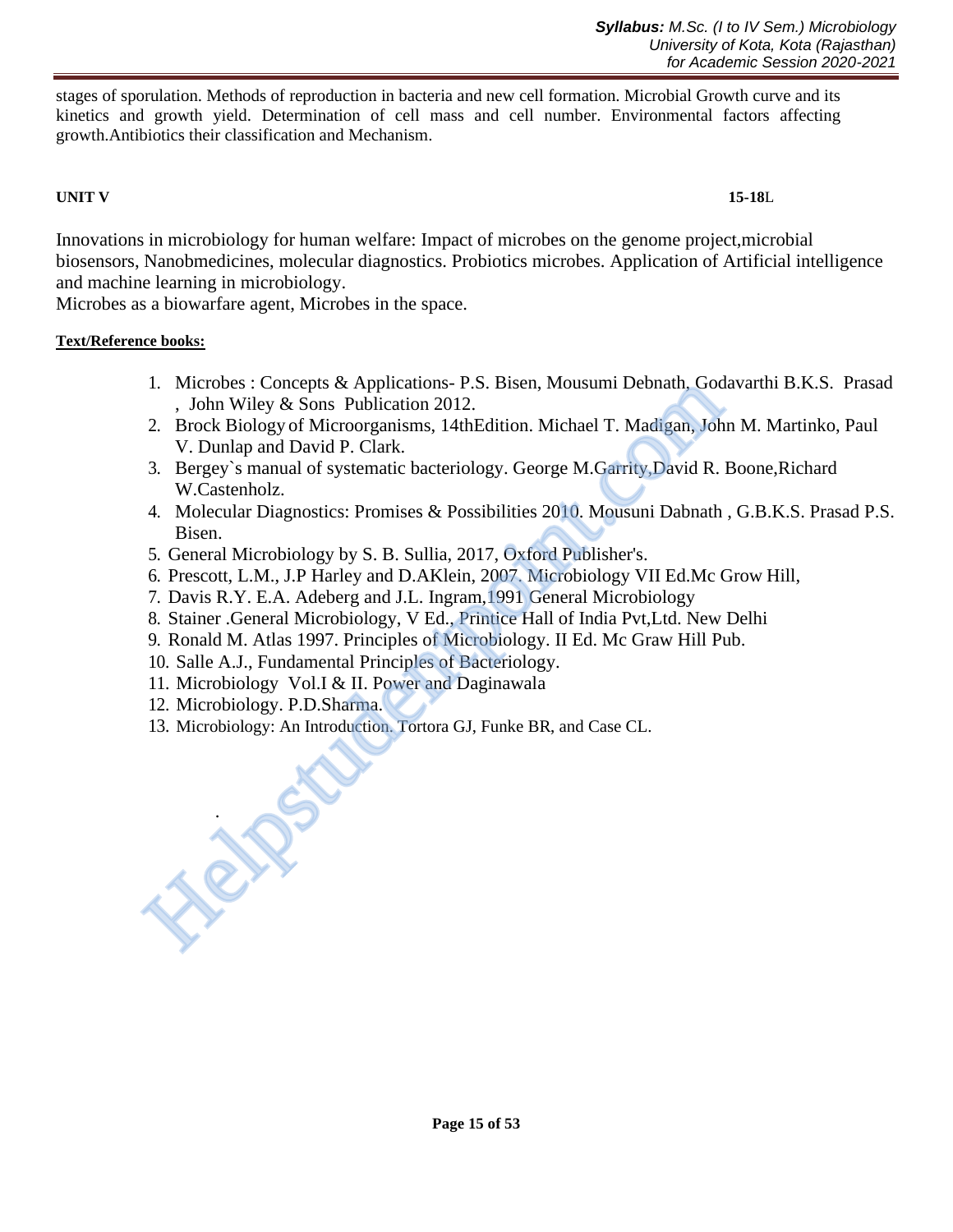### **M.Sc. Microbiology First Semester Examination**

**Paper 1.2: MB-512-Cell Biology and Enzymology**

| Contact Hours / Week : 4 Hours    | Maximum Marks                                         |            | $\therefore$ 100 Marks |
|-----------------------------------|-------------------------------------------------------|------------|------------------------|
| Duration of Examination : 3 Hours | Continuous/Internal/Assessment<br>Semester Assessment | : 70 Marks | : 30 Marks             |
|                                   |                                                       |            |                        |

*Note: The syllabus is divided into five independent units and question paper will be divided into three sections.*

- **Section-A** will carry 10 marks with 01 compulsory question comprising 10 short answer type questions(maximum 20 words answer) taking two questions from each unit. Each question shall be of one mark.
	- **Section-B** will carry 25 marks with equally divided into five long answer type questions (answer about in 250 words). Paper setter shall be advised to set two questions from each unit and students are instructed to attempt five questions by selecting one question from each unit.
	- **Section-C** will carry 35 marks with five long answer type questions comprising one compulsory question of 15 marks and four questions of 10 marks each. Students are instructed to attempt total three questions with one compulsory question (answer about in 500 words) and any two more questions (answer about in 400 words) out of remaining four questions. Paper setter shall be advised to design question paper covering from all five units.*.*

 *Note: Contents of each unit may be completed into 15-18 lectures or contact hours which also include revisions, seminars, internal assessments, etc.*

### **UNIT I 15-18L**

Cell as a unit of living organism and structure of prokaryotic cell, Structural and functional features of eukaryotic cell.Cell organelles; endoplasmic reticulum, golgi complex, lysosomes, vacuoles, peroxisomes, mitochondria, chloroplast, cytoskeleton. Structure of nucleus and chromosomes of eukaryotes. Cancer biology: characteristics of cancer cell, types of cancer, oncogene and tumor markers.

### UNIT II **15-18L**

Biological membranes: Membrane structure and transport mechanisms- diffusion, active and co-transport, secondary active transport, membrane selectivity, electrolyte selectivity, non electrolyte selectivity, stimuli, receptors, second messengers and cellular response, membrane channels and pumps. Cell cycle: mitosis and meiosis and their regulation. Programmed cell death and apoptosis. Stem cells. Types: Embryonic stem cell, induced pluripotent stem cells each unit.<br>
encource will carry 35 marks with five long answer type questions comprising one compulsor<br>
coins of 10 marks each. Students are instructed to attempt total three questions with one compulsor<br>
coins of 10 marks

Cell signaling and signal transduction pathways-Signalling molecules and their receptors. Function of cell surface receptor**s** MAPK/ERK pathway, cAMP dependent pathway, IP3/DAG Pathway.

### **UNIT III 15-18L**

General properties,structure,classification and nomenclature of enzymes. Enzyme activators, co-enzymes, co-factors and prosthetic groups in enzyme catalysis, Enzyme and substrate specificity. Enzyme activation, zymogens, multi-enzymes complexes and multifunctional enzymes. Mechanism of Enzyme Action.

### **UNIT IV 15-18L**

Factors affecting enzyme activity.Steady state kinetics: Methods of estimation of rate of enzyme catalyzed reaction with special reference to Michaelis-menton kinetics.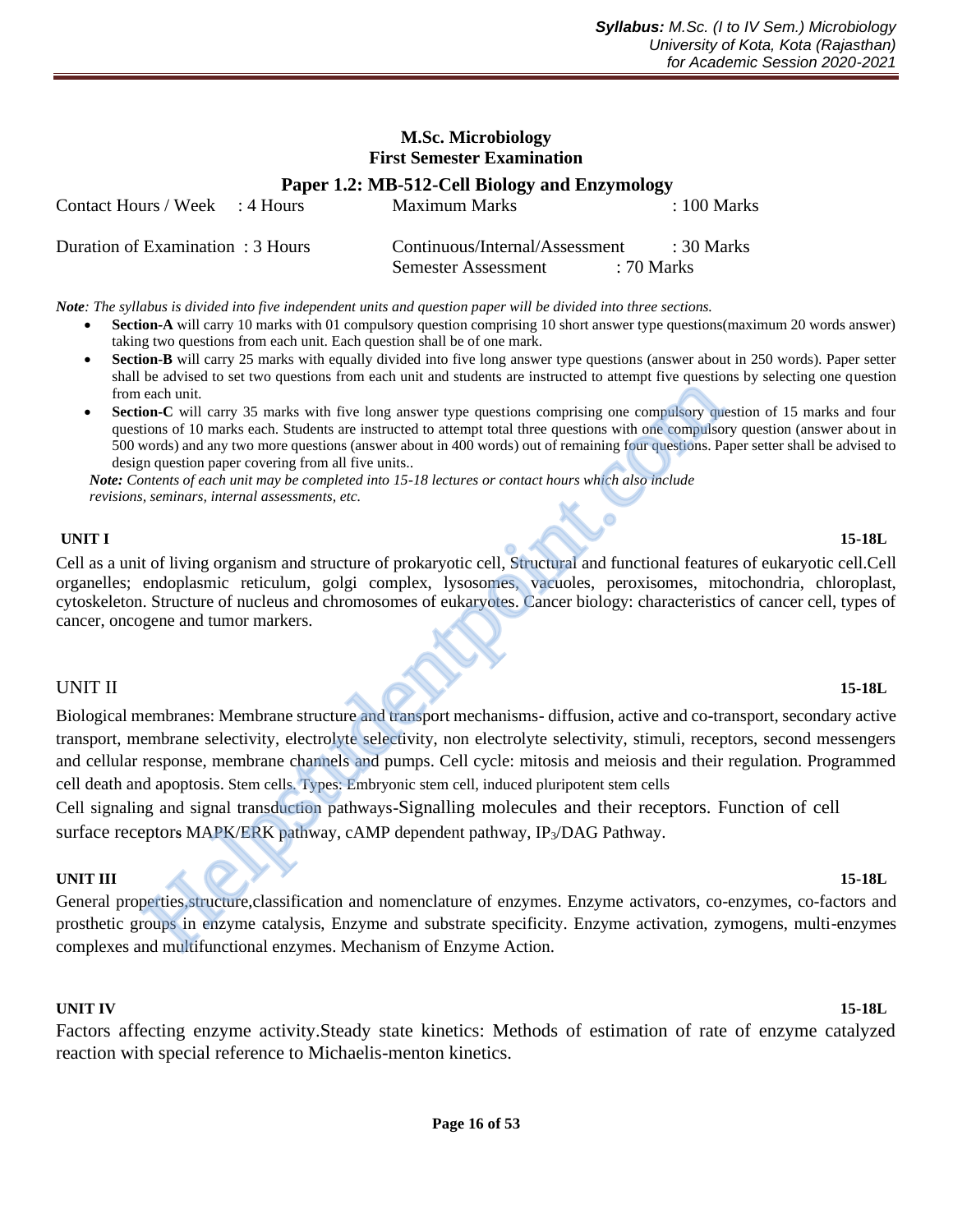Enzyme inhibition and its kinetics: Reversible and irreversible inhibition, competitive, non competitive and uncompetitive, mixed, partial, substrate and allosteric inhibition.

### **UNIT V 15-18**L

Isoenzymes and its physiological significance, Ribozymes and Abzymes.

Enzyme engineering: Chemical modification of enzymes: methods of modification of primary structure, catalytic and allosteric properties, use of group specific reagents. Enzyme Immobilization Enzymes in non conventional media, Enzymes sensors, Enzymes as analytical reagents.

# **Text/Reference books:**

- 1. Biochemistry: Lubert Stryer
- 2. Biochemistry: Lehninger
- 3. Microbial Physiology: Moat, Foster and Spector
- 4. Molecular biology of the cell: Bruce Alberts et al.
- 5. Cell and molecular biology: Gerald Karp.
- 6. Cell and molecular biology: P.K.Gupta.
- 7. Molecular cell biology: By Lodish
- 8. The Cell: Cooper.
- 9. Enzyme: Copeland.
- 10. Enzyme Technology: M F Chaplin and D C Bucks.
- 11. Enzymology and Enzyme Technology: S M Bhatt.
- 12. Essentials of Biochemistry: Dr Pankaja Naik, Jaypee Brothers Medical Publishers **Helpstudent**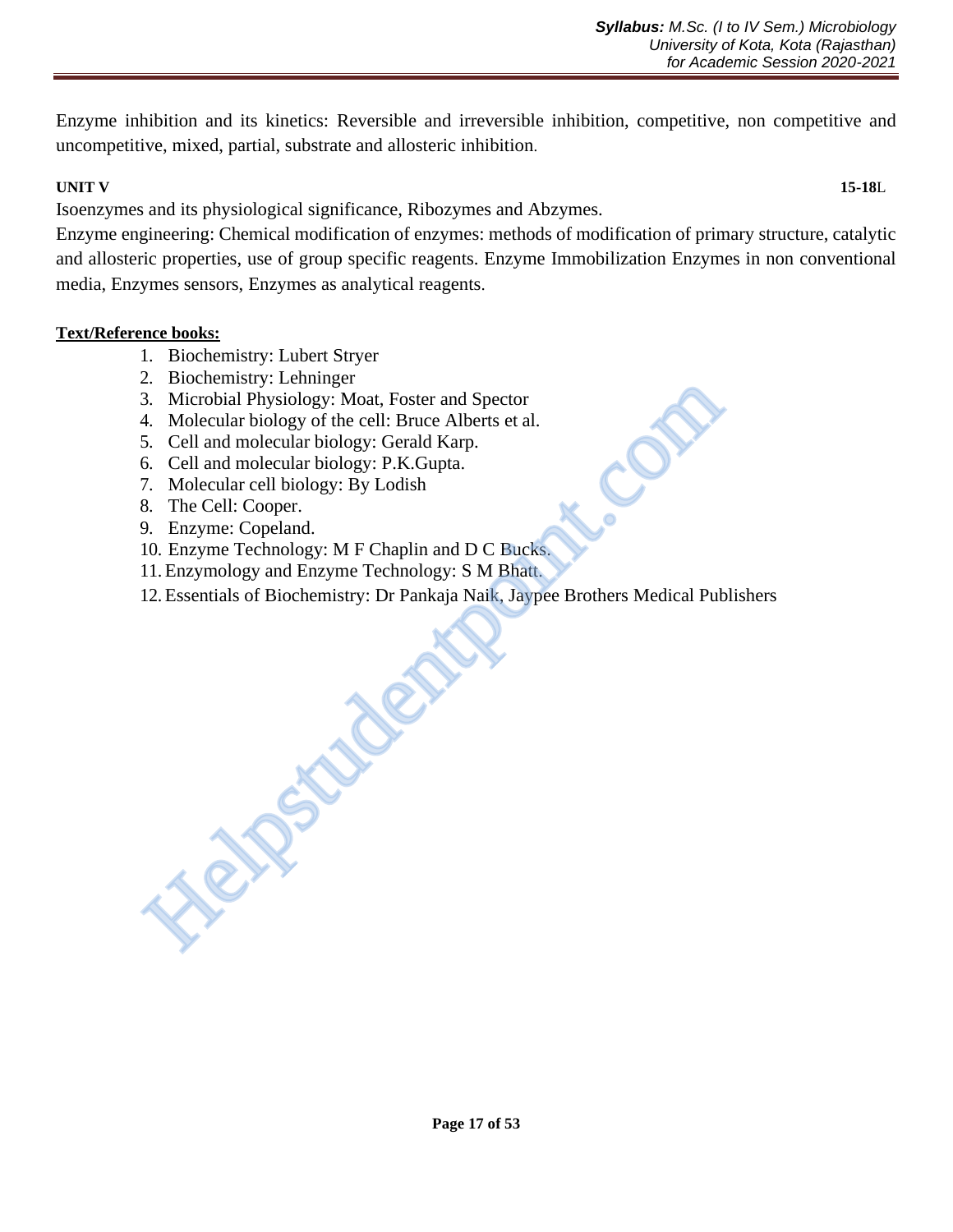### **M.Sc. Microbiology First Semester Examination**

### **Paper1.3: MB-:513**- **Microbial Genetics**

| Contact Hours / Week : 4 Hours    | Maximum Marks                  | $\pm 100$ Marks |
|-----------------------------------|--------------------------------|-----------------|
| Duration of Examination : 3 Hours | Continuous/Internal/Assessment | : 30 Marks      |
|                                   | Semester Assessment            | : 70 Marks      |

*Note: The syllabus is divided into five independent units and question paper will be divided into three sections.*

- **Section-A** will carry 10 marks with 01 compulsory question comprising 10 short answer type questions(maximum 20 words answer) taking two questions from each unit. Each question shall be of one mark.
- **Section-B** will carry 25 marks with equally divided into five long answer type questions (answer about in 250 words). Paper setter shall be advised to set two questions from each unit and students are instructed to attempt five questions by selecting one question from each unit.
- **Section-C** will carry 35 marks with five long answer type questions comprising one compulsory question of 15 marks and four questions of 10 marks each. Students are instructed to attempt total three questions with one compulsory question (answer about in 500 words) and any two more questions (answer about in 400 words) out of remaining four questions. Paper setter shall be advised to design question paper covering from all five units.

 *Note: Contents of each unit may be completed into 15-18 lectures or contact hours which also include revisions, seminars, internal assessments, etc.*

# **UNIT-I 15-18L**

Introduction to Molecular Genetics. Cell cycle. DNA structure and types. Superhelicity in DNA. Law of DNA constancy, Cot curve and C value paradox, DNA renaturation kinetics and Tm value determination and interpretation, Repetitive DNA, Satellite DNA, Selfish DNA, DNA Compaction.

# **UNIT-II 15-18**L

Recombination: Types of recombination, Models for Homologous recombination, Molecular mechanism of homologous recombination, Homologous recombination in eukaryotes, Molecular mechanism and biological role of site specific recombination. Transposable elements in prokaryotes.

# **UNIT-III 15-18**L

Plasmid: types and their significance. Conjugation and chromosomal mobilization. E. coli as model prokaryote**s**: Conjugation by *E. coli* F factor. (Structure of F factor and regulation of F-factor fertility), F- prime conjugation, , Hfr and chromosomal mobilization. each until carry 35 marks with five long answer type questions comprising one compulsory queno unto f 10 marks each. Students are instructed to attent) at there questions with one compulsor of the matter and there are inst

### **UNIT-IV 15-18**L

Transformation: Mechanism of natural competence and transformation in *Bacillus subtilis*, *Streptococcus pneumoneae and Haemophilus influenzae.* Transformation by artificial competence. Gene linkage and mapping by transformation. Transduction- specialized and generalized transduction and its applications.

### **UNIT-V 15-18**L

Regulation of gene expression: Operon concept, catabolite repression, positive and negative regulation: inducers and co-repressors. Negative regulation in *E. coli* lac operon. Positive regulation in *E. coli* ara operon; regulation by attenuation of his and trp operons.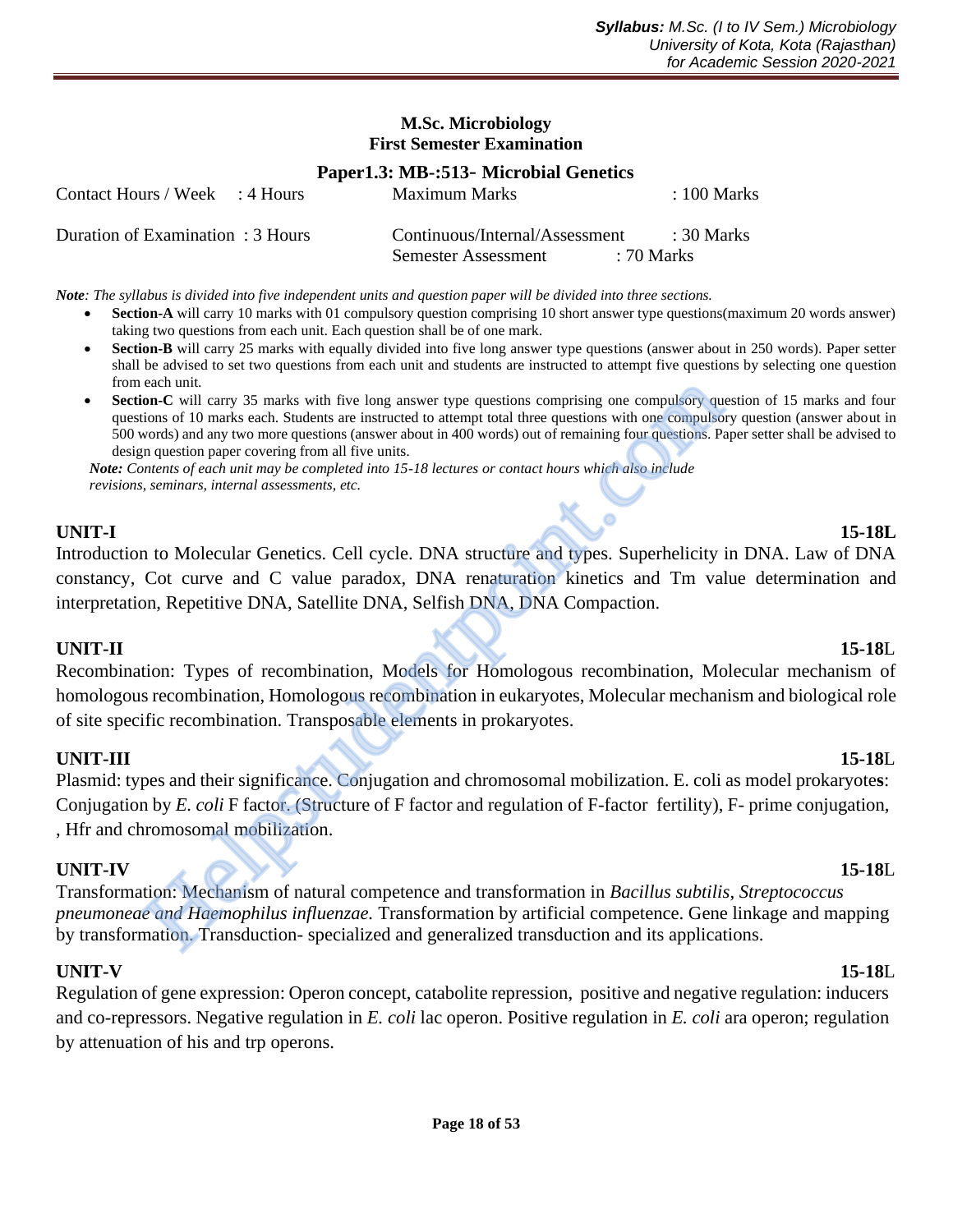### **Text/Reference books:**

- 1. Genetics of Bacterial by Sheela Shrivastava, 2013 Springer Publisher.
- 2. Concepts of genetics: Klug and Cummings
- 3. Genetics: From Genes to Genomes: Leland Hartwell, Leroy E. Hood, Michael L. Goldberg
- 4. Genetics: Analysis and Principles (3rd Edition): Brooker
- 5. Gene cloning : T.A.Brown
- 6. Cell and molecular Biology : P.K. Gupta.

Helpstudentpoint.com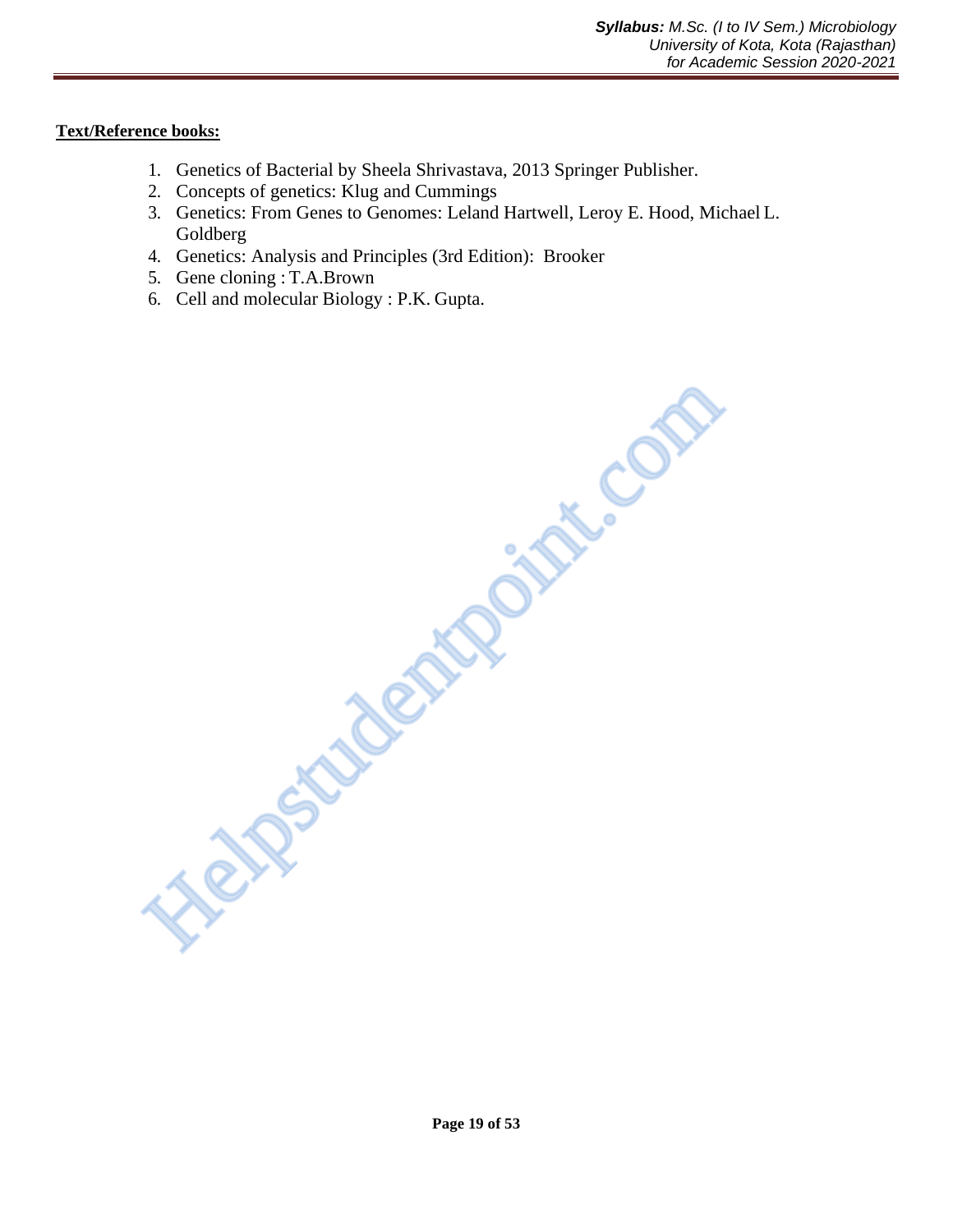# **M.Sc. Microbiology First Semester Examination Paper 1.4 MB- 514- Biochemistry and Microbial Physiology**

| Contact Hours / Week : 4 Hours    | Maximum Marks                  |            | $\therefore$ 100 Marks |
|-----------------------------------|--------------------------------|------------|------------------------|
| Duration of Examination : 3 Hours | Continuous/Internal/Assessment |            | $\div$ 30 Marks        |
|                                   | <b>Semester Assessment</b>     | : 70 Marks |                        |

*Note: The syllabus is divided into five independent units and question paper will be divided into three sections.*

- **Section-A** will carry 10 marks with 01 compulsory question comprising 10 short answer type questions(maximum 20 words answer) taking two questions from each unit. Each question shall be of one mark.
- **Section-B** will carry 25 marks with equally divided into five long answer type questions (answer about in 250 words). Paper setter shall be advised to set two questions from each unit and students are instructed to attempt five questions by selecting one question from each unit.
- **Section-C** will carry 35 marks with five long answer type questions comprising one compulsory question of 15 marks and four questions of 10 marks each. Students are instructed to attempt total three questions with one compulsory question (answer about in 500 words) and any two more questions (answer about in 400 words) out of remaining four questions. Paper setter shall be advised to design question paper covering from all five units.*.*

 *Note: Contents of each unit may be completed into 15-18 lectures or contact hours which also include revisions, seminars, internal assessments, etc.*

### **UNIT I 15-18L**

Water, acid, base and buffers, pH and pH indicators, Solutions, Redox potential, Hydrogen bonding; Hydrophobic, Electrostatic and Vander Waal forces. Scope and importance of biochemistry . Bioenergetics and metabolism: Basic concepts. First and second law of thermodynamics. High energy phosphate compounds. Biological redox reactions, Biological reducing power and its role in biological system.

### **UNIT II 15-18**L

Carbohydrate and glycobiology: Structure, properties and functions of carbohydrates. Gluconeogenesis,Glycogenolysis, Glycolysis. Citric acid cycle, Electron transport system, Oxidative phosphorylation, inhibitors of oxidative phosphorylation. Chemiosmotic theory of ATP, Glyoxalate Cycle, Pentose phosphate pathway, E-D pathway, Amphibolic and Anapleurotic reaction, Photosynthesis: Oxygenic and an-oxygenic. For a transcental state instructed to attention of a transcentation of the distance propusor of outer and the and the constraints of each and the propused of the minimal form questions. Propused to a state a state and the

### **UNIT III 15-18**L

Amino acids: structure, classification, properties and functions. Amino Acid Metabolism- Overview of amino acid metabolism, Biodegradation of amino acids – deamination, transamination, decarboxylation, glutamine and glutamic acid pathway, urea cycle, uric acid biosynthesis. Protein structure (primary, secondary, tertiary and quaternary). Ramachandran plot. Protein degradation and Targeting.

### **UNIT IV 15-18**L

Lipids: classification, structure, properties and functions. Steroids: Structure of steroid nucleus, biological role of cholesterol.

Lipid Metabolism- Biodegradation of fatty acids, beta – oxidations of fatty acids. Ketone bodies production during starving and diabetes.

Biosynthesis of fatty acids – Acetyl-CoA carboxylase reaction, Fatty acid synthase complex, biosynthesis of palmitate. Biosynthesis of triacylglycerols, Biosynthesis of cholesterol, Prostaglandins **.**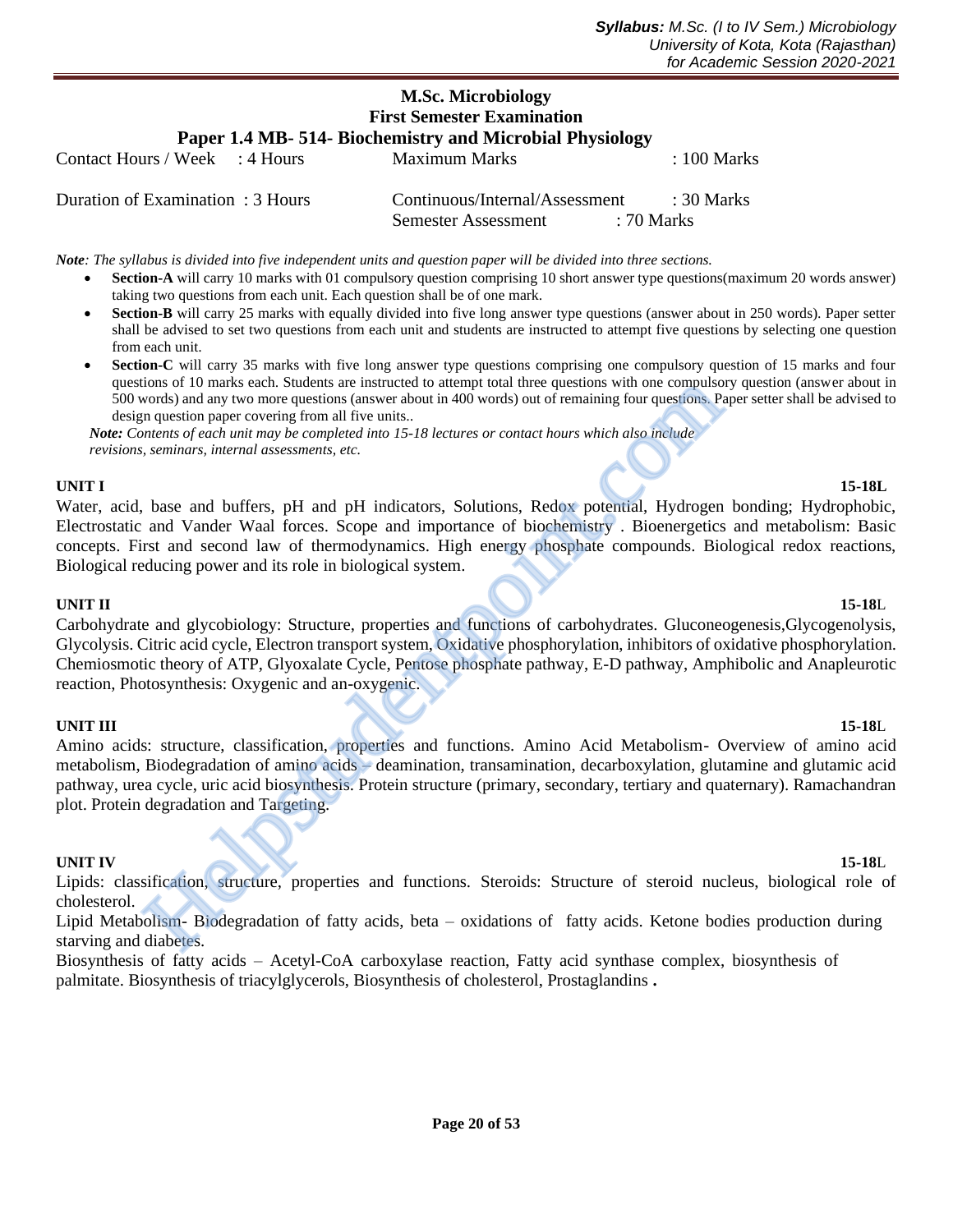Biological Nitrogen Fixation: Nitrogen fixing organisms, difference in symbiotic and non symbiotic fixation. Oxygen Protection mechanisms. nif gene organization and regulation

### **UNIT V 15-18**L

Nucleic acids: structure and properties.Nucleic Acid: Biosynthesis and degradation of Purines and Pyrimidines. Coenzymes and cofactors: Role and mechanisms of action of NAD<sup>+</sup>/NADP<sup>+</sup>, FAD, lipoic acid, thiamine, Pyrophosphate, Biotin, Pyridoxal Phosphate, B<sub>12</sub> co-enzymes and Metal ions with specific examples. Water and Fat soluble vitamins; Structure, distribution, interaction and functions.

### **Text/Reference books:**

- 1. Advances in Microbial Physiology, 2020 editor: Robert Poole Elsevier Publisher
- 2. Wilson K. and Walker J. (2008). Principles and Techniques of Biochemistry and Molecular Biology. Cambridge University Press.
- 3. Nelson D and Cox MM. (2009). Principles of Biochemistry. W.H. Freeman and Company, New York.
- 4. Voet D and Voet JG. (2003). Biochemistry. John Wiley and sons New York.
- 5. Zubay G (2000). Biochemistry. W. C. Brown, New York.
- 6. Berg J, Tymoczko J, Stryer L (2001). Biochemistry. W. H. Freeman, New York.
- 7. Moat AG and Foster J W (2003). Microbial Physiology. John Wiley and Sons, New York.
- 8. Robert K., Murray M.D., Granner D.K., Mayes P.A.and Rodwell V.I.Harper's Biochemistry. McGraw-Hill/Appleton and Lange.
- 9. Biochemistry U, SatyaNarayan.
- 10. Biochemistry: Lehninger
- 11. Fundamental of biochemistry by A.C.Dev.
- 12. J.L. Jain, Biochemistry.

**Helpstudent** 

13. Elements of biochemistry by H.R. Shrivastava.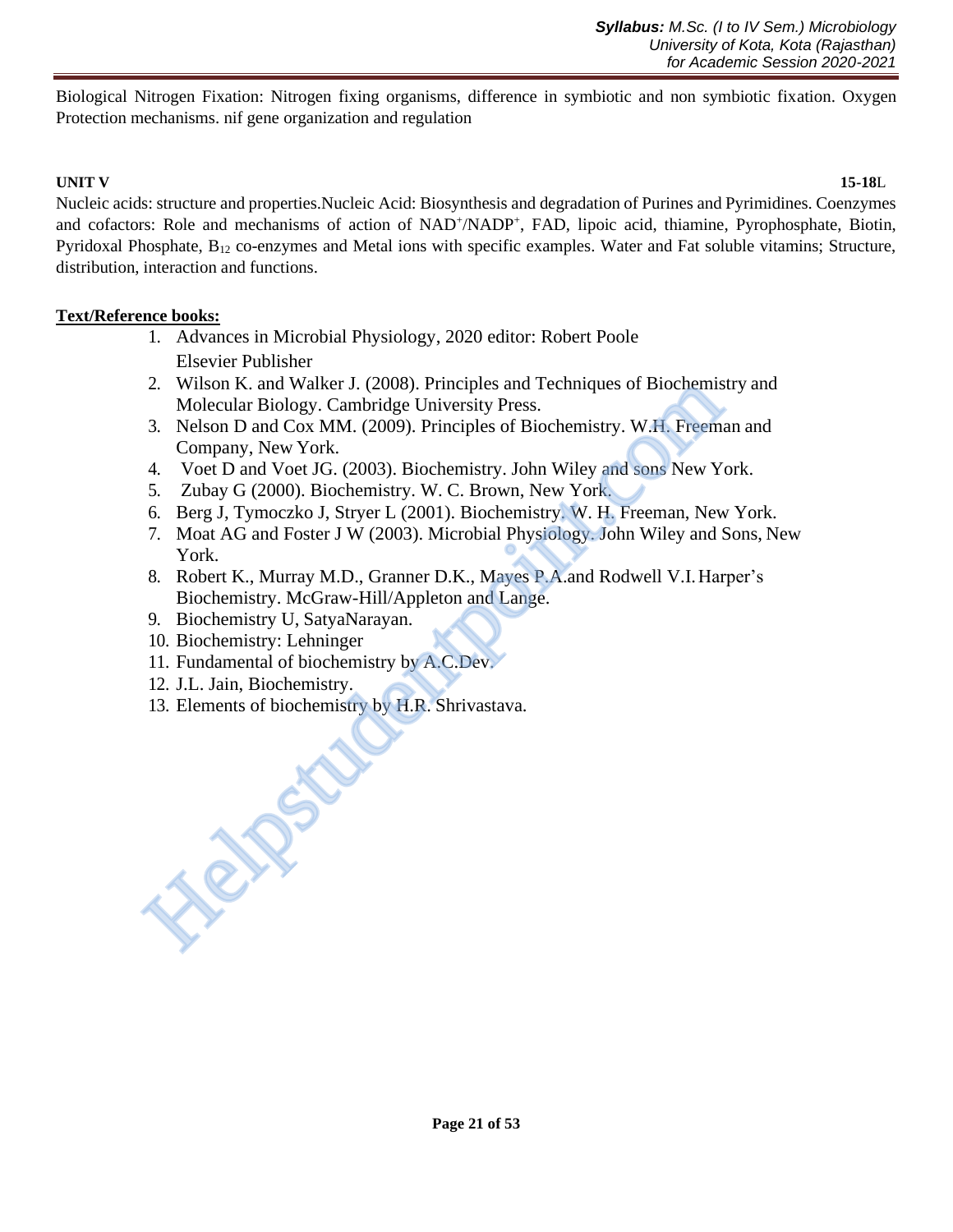# **M.Sc. Microbiology First Semester Practical Examination Paper 1.5 MB- 515 Lab Course-I**

- 1. Good Microbiology laboratory practices: Laboratory safety (Dos and Don'ts), hazard from chemicals, handling of cultures and chemicals, disposal of chemicals and cultures.
- 2. Introduction to different Glass wares used in Microbiology Laboratory.
- 3. To learn handling of different instruments and Equipments used for culture and Sterilization**.**
- 4. Techniques of pure culture isolation-pour plate, spread plate, streaking.
- 5. Preparation of Basic Liquid and Solid media for cultivation of bacteria and fungi.
- 6. Isolation and Enumeration of microorganisms from Air (plate exposure method), Soil and Water (serial dilution method)
- 7. To perform different staining methods to study morphological and structural characteristics of bacteria and fungi a. Gram Staining b. Acid fast staining c. Fungal staining (Lacto-phenol cotton blue) d. Spore staining e. Flagella staining f. Capsule staining (Negative staining) Isolation and Enumeration of microorganisms from Air (plate exposure me (serial dilution method)<br>
(serial dividion method)<br>
To perform different staining methods to study morphological and struct<br>
bacteria and fungi a. Gra
- 8. To check motility of bacteria by hanging drop and semi solid agar methods
- 9. To learn culture preservation techniques (Agar slants, stabs and glycerol stocks)
- 10. Calibration of an ocular micrometer for different objectives of microscope.
- 11. Measurement of microorganisms by the use of an ocular micrometer.
- 12. To study microorganisms under dark and phase contrast microscope.
- 13. To study activity of disinfectants.
- 14. Bacterial growth curve-serial dilution, plating and turbidity measurement.
- 15. Standard qualitative analysis of water (microorganisms).
- 16. Antibiotics sensitivity test.
- 17. Study the effect of colchicine on the mitotic division of the Onion root tip .
- 18. Identification and study of cancer cells by photomicrographs.
- 19. Study of different stages of mitosis and meiosis.
- 20. Urease estimation by titrimetric method.
- 21. Urease estimation by colorimetric method.
- 22. Acid Phosphatase estimation.
- 23. Alkaline Phosphatase estimation.
- 24. Estimation of amylase.
- 25. Study of enzyme kinetics calculation of *V*max, Km, Kcat values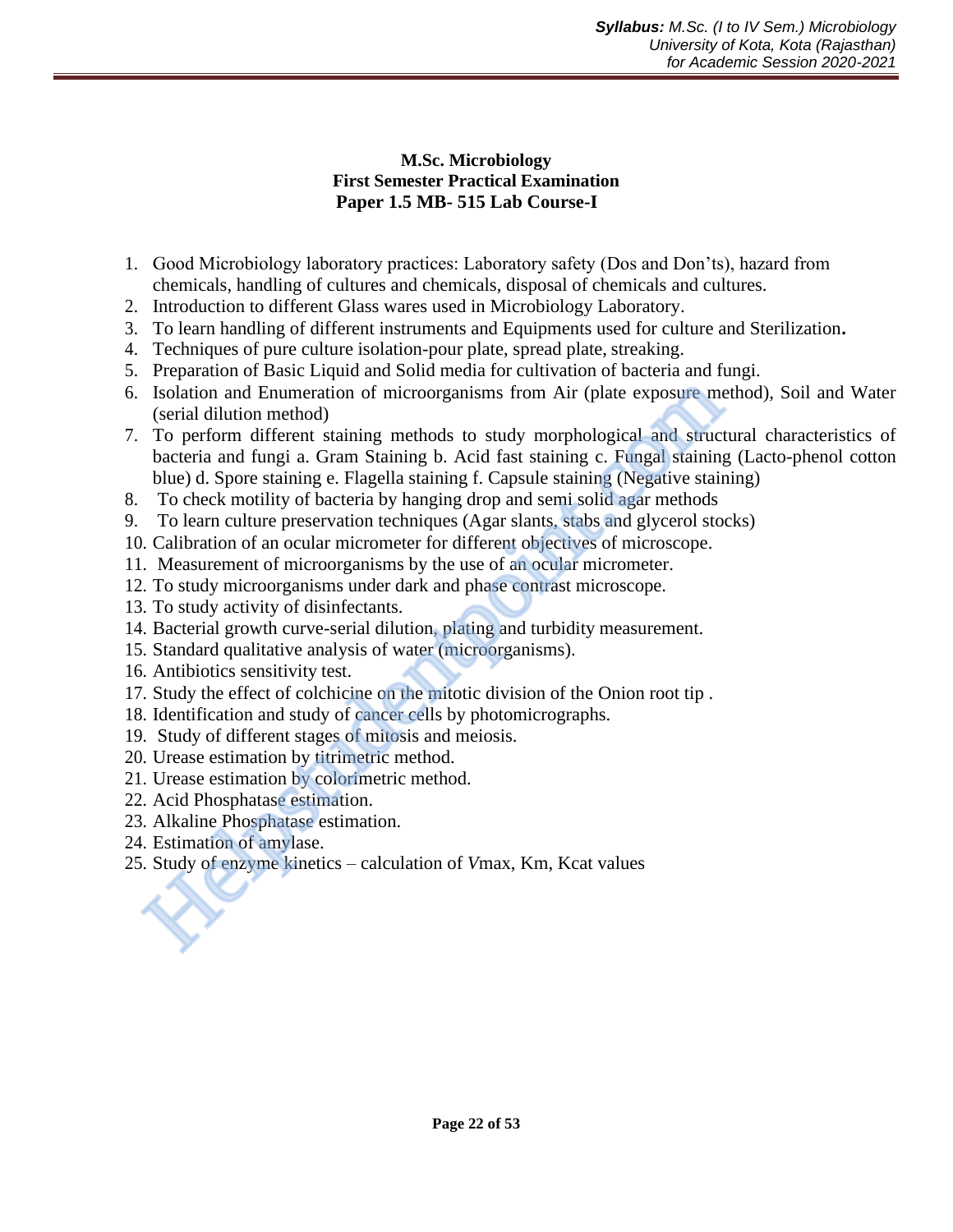# **M.Sc. Microbiology First Semester Practical Examination Paper 1.6 MB- 516 Lab Course-II**

- 1. Triple Sugar Iron Test.
- 2. IMVIC Test
- 3. Oxidase test
- 4. Casein hydrolysis.
- 5. Urease test
- 6. H2S Production
- 7. Catalase Test.
- 8. Separation of amino acids by paper chromatography
- 9. Thin layer chromatography:Amino acids, lipids, mixture of dyes.
- 10. Qualitative estimation of lipid, carbohydrates & proteins.
- 11. Reducing sugar estimation by benedict's method.
- 12. Colorimetry: To determine the association constant of a. given indicator colorimetrically and to prepare the buffer solutions in pH range of 2.2 to 8.0 Catalase Test.<br>
Separation of amino acids by paper chromatography<br>
Separation of amino acids, hipids, mixture of dyes.<br>
Thin layer chromatography:Amino acids, hipids, mixture of dyes.<br>
Colonitative estimation of lipid, car
- 13. Spectrophotometry: To find out absorption spectrum of given chromophore and /or oxidised and reduced forms (NAD,NADH).
- 14. Chlorophyll-a concentration measurement with acetone method using spectrophotometer
- 15. Separation of sub cellular organelles by differential centrifugation.
- 16. Polyacrylamide gel electrophoresis of proteins.
- 17. Separation of DNA by gel electrophoresis.
- 18. To induce mutation by UV radiations and to exhibit DNA repair by photo reactivation.
- 19. To isolate and produce UV induced auxotrophic mutants by replica plating method.
- 20. Study of sex linked gene inheritance.
- 21. Estimating gene frequencies in human population,
- 22. Recombination in Bacteria.
- 23. To check purity and quantity of DNA by Spectrophometeric method.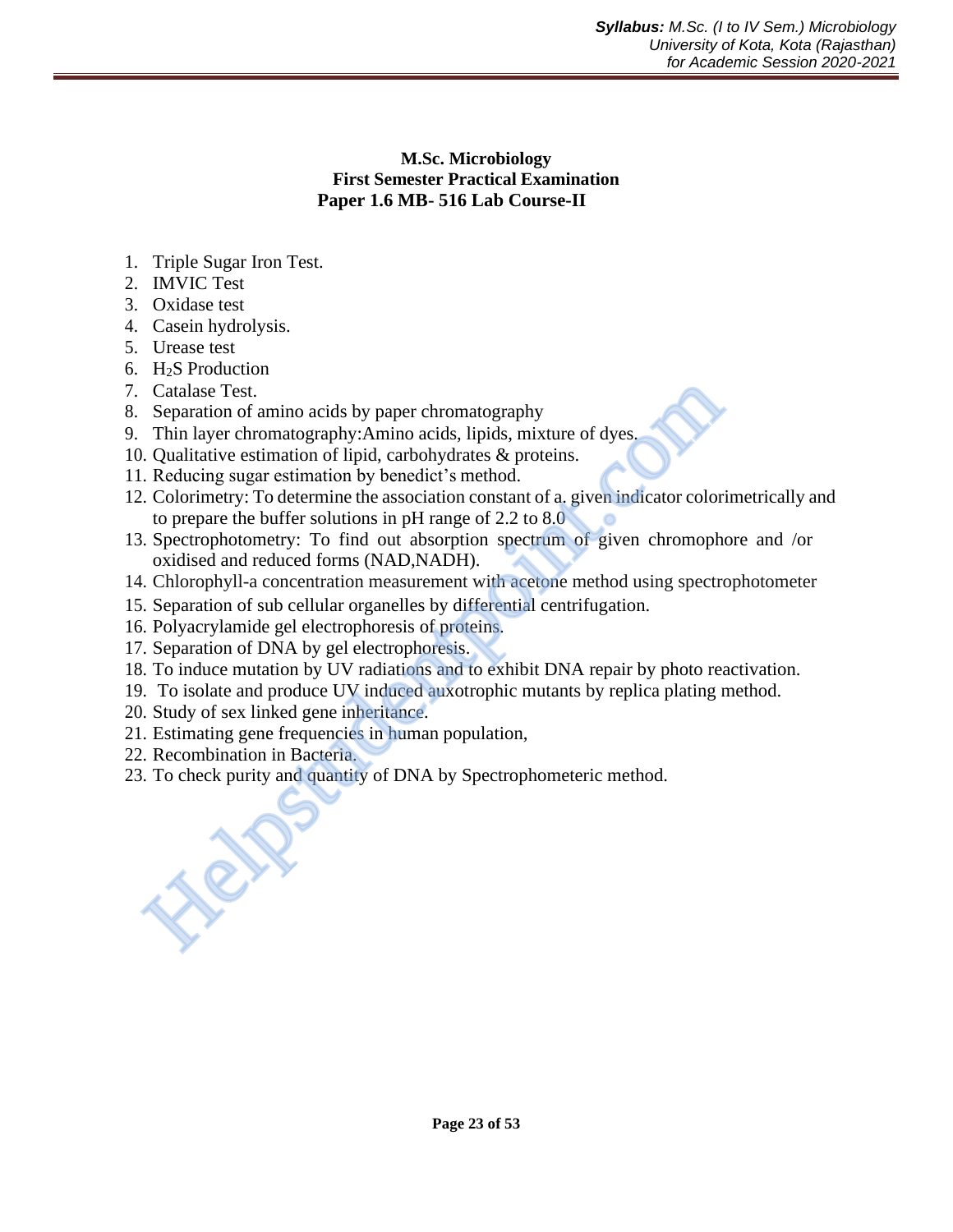# **M.Sc. Microbiology Second Semester Examination Paper 2.1: MB-521 Microbial Diversity** Contact Hours / Week : 4 Hours Maximum Marks : 100 Marks

| Duration of Examination : 3 Hours | Continuous/Internal/Assessment | $\div$ 30 Marks |
|-----------------------------------|--------------------------------|-----------------|
|                                   | Semester Assessment            | : 70 Marks      |

*Note: The syllabus is divided into five independent units and question paper will be divided into three sections.*

- **Section-A** will carry 10 marks with 01 compulsory question comprising 10 short answer type questions(maximum 20 words answer) taking two questions from each unit. Each question shall be of one mark.
- **Section-B** will carry 25 marks with equally divided into five long answer type questions (answer about in 250 words). Paper setter shall be advised to set two questions from each unit and students are instructed to attempt five questions by selecting one question from each unit.
- **Section-C** will carry 35 marks with five long answer type questions comprising one compulsory question of 15 marks and four questions of 10 marks each. Students are instructed to attempt total three questions with one compulsory question (answer about in 500 words) and any two more questions (answer about in 400 words) out of remaining four questions. Paper setter shall be advised to design question paper covering from all five units.*.*

 *Note: Contents of each unit may be completed into 15-18 lectures or contact hours which also include revisions, seminars, internal assessments, etc.*

### **UNIT- I 15-18L**

Evolutionary (Phylogenetic) tree of microorganisms. Classification of microorganisms – Haeckel's three kingdom concept, Whittaker's five kingdom concept, Three domain concept of Carl Woese, Classification systems-artificial, natural and phylogenetic,Classification and salient features of bacteria according to the Bergey's manual of determinative bacteriology.

### **UNIT II 15-18**L

Fungi: Recent Trends in fungal systemetics (Alexopolus & Mims), Fungi (habitat, nutritional requirements, fungal cell ultrastructure, thallus organization and aggregation, fungal wall structure and synthesis, asexual reproduction, sexual reproduction, Life cycle) , heterokaryosis Parasexuality and Heterothallism. Economic Importance (Agriculture, Environment, Industry, Medicine, Food, Biodeterioration, Mycotoxins).

### **UNIT III 15-18**L

Algae: Definition, occurrence, Classification upto class level, Ultra-structure, Reproduction and Life cycle. Economic importance (Agriculture, Industry, Environment and Food) Protozoa (Occurrence,classification ,Ultrastructure, Reproduction, Economic importance). Virus (Definition, Structure, multiplication and replication,Capsids). Virus related agents–Viroids, Prions. Bacteriophages: Structure, Life cycle –Lytic & Lysogenic nons or 10 marks estan. Motema are instructer to attention and tracta the questions who contents and any two none questions (nawer about in 400 words) out of remaining four questions. Propused to attent the manning for que

### **UNIT IV 15-18**L

Characteristics of important genera and physiology of: Chemoautotropihic and Methanogenic eubacteria, Gram negative aerobic eubacteria, Gilding bacteria (Myxobacteria), Enteric group and related eubacteria, Gram negative anaerobic eubacteria, Gram negative eubacteria- Rickettsia, Chlamydia and Spirochaetes. Gram positive eubacteria- Unicellular endospore forming eubacteria, Actinomycetes.

### **UNIT V 15-18**L

General Characters, Classification, Adaptations and Physiology of Archaebacteria: methanogens, Acidophiles, Halophiles, Thermoacidophiles.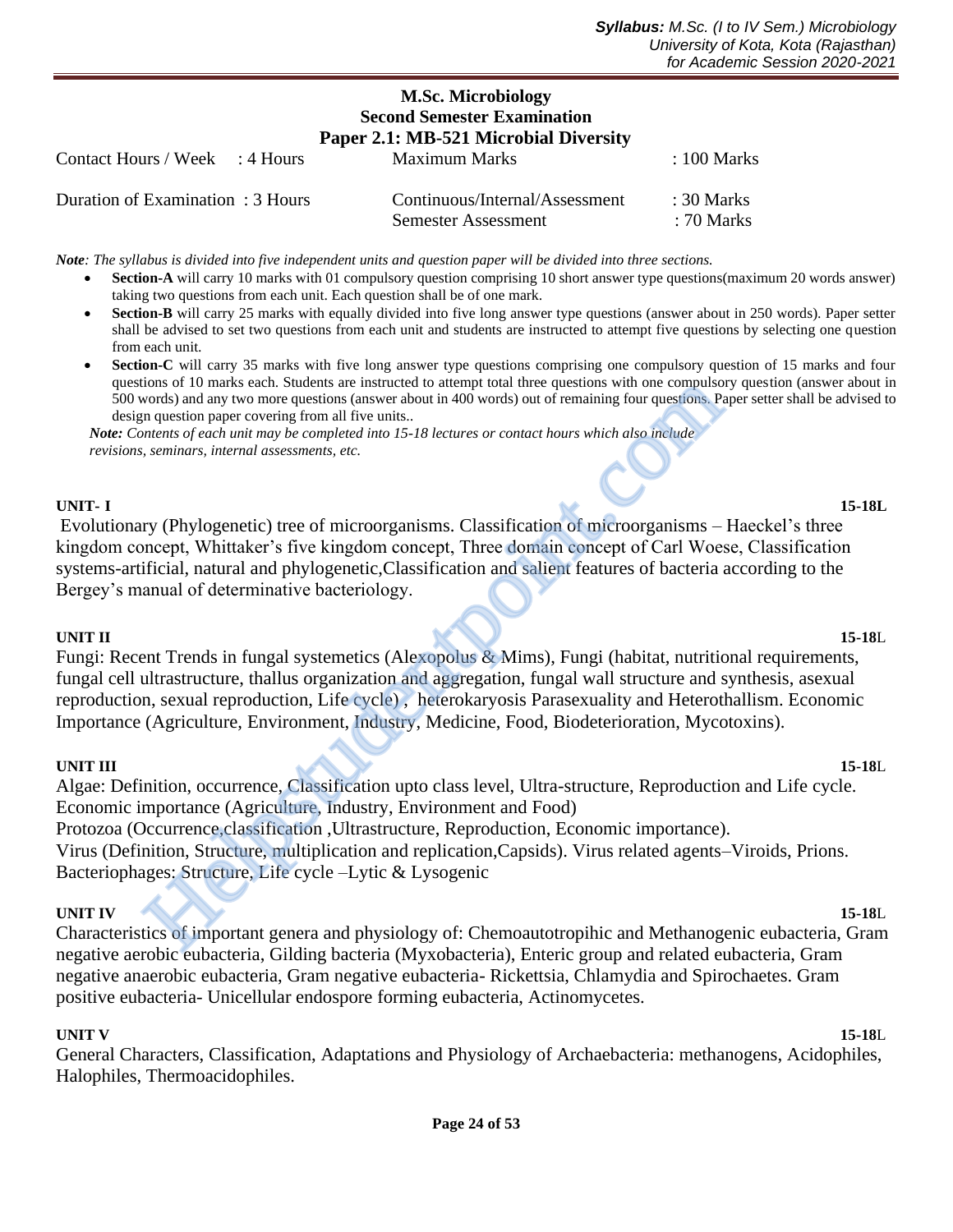Cyanobacteria: General characters , Ultra structure, Reproduction and Economic importance. Photosynthetic eubacteria : Anoxygenic and oxygenic photosynthesis, Sulfur or Non Sulfur Bacteria (purple and green), Mollicutes. Gram positive fermentative eubacteria. Bdellovibrio and its interperiplasmic growth cycle.

### **Text/Reference books:**

- 1. Michael T. Madigan, John M. Martinko, Paul V. Dunlap and David P. Clark, Brock Biology of Microorganisms, 13<sup>th</sup> Edition, Pearson Education, Limited, 2011.
- 2. Microbial Diversity : Principles of microbial diversity.James W.Brown.Wiley Blackwell Publishers.2014.
- 3. Microbes : Concepts & Applications- P.S. Bisen, Mousuns Debnath, Godavarthi B.K.S. Prasad , Wiley Blackwell . John wiley & Sons Publication 2012.
- 4. Pelczar, M.J., ChanE.C.S. and Krieg, N.R., Microbiology –Application based approach, 5th edition, Mc Graw Hill, 2009.
- 5. Tortora,G. Microbiology: An Introduction-Benjamin Cummings, 10thEdition, 2009.
- 6. Willey J, Sherwood and Woolwerton C, Prescott, Harley and Klein's, Microbiology, 8thEdition, McGraw Hill International, 2010. 5. Tortora, G. Microbiology: An Introduction-Benjamin Cummings, 10thEdition, NeGraw Hill International, 2010.<br>6. Willey, Sherwood and Woolwerton C, Prescott, Harley and Klein's, Microsoft, Sherwood and Woolwerton C, Presco
- 7. Singh, Pandey, Jain. A text Book of Botany, 2016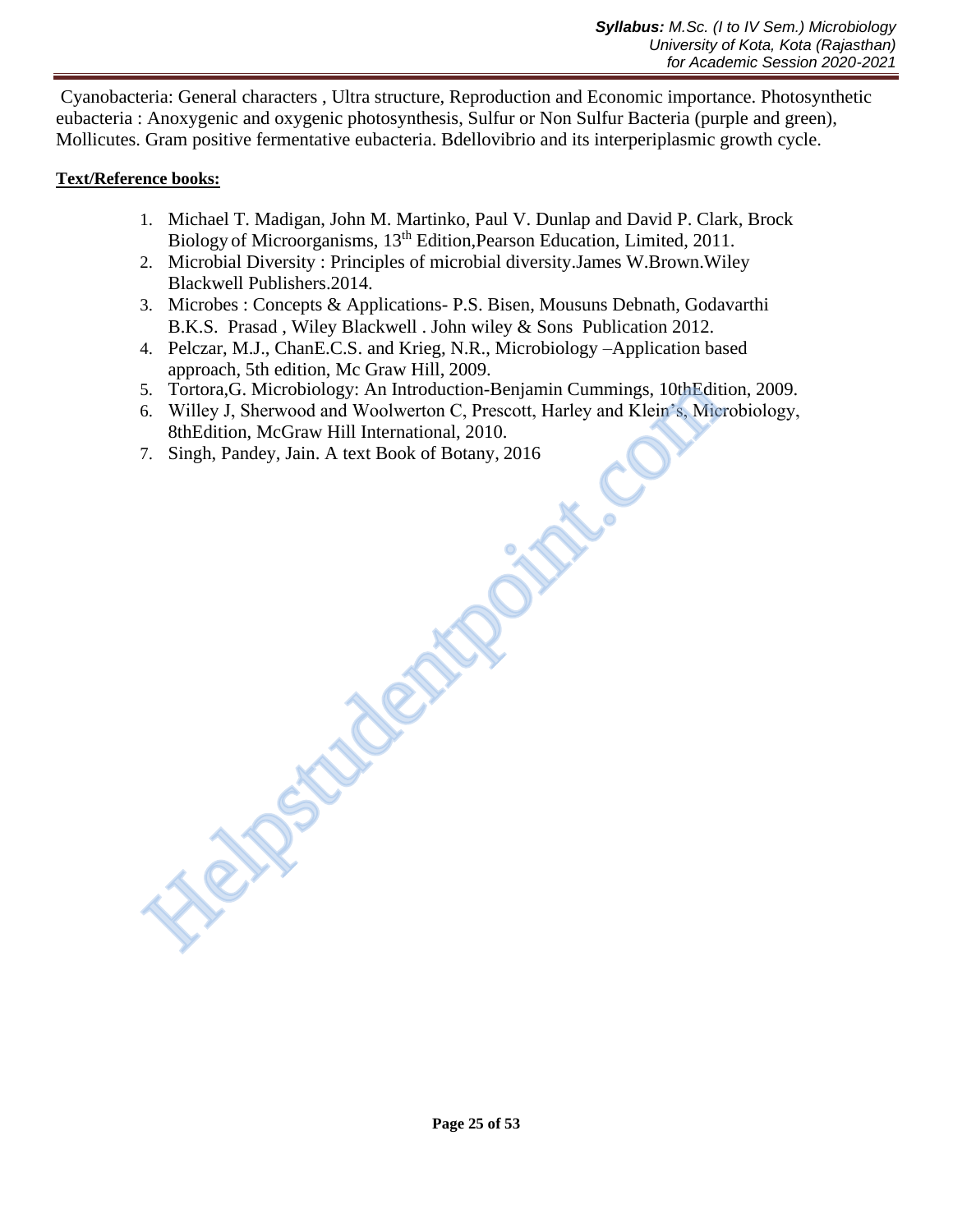### **M.Sc. Microbiology Second Semester Examination Paper 2.2 MB-522- Molecular Biology** Contact Hours / Week : 4 Hours Maximum Marks : 100 Marks

| Duration of Examination : 3 Hours | Continuous/Internal Assessment | $\pm 30$ Marks |
|-----------------------------------|--------------------------------|----------------|
|                                   | Semester Assessment            | : 70 Marks     |

*Note: The syllabus is divided into five independent units and question paper will be divided into three sections.*

- **Section-A** will carry 10 marks with 01 compulsory question comprising 10 short answer type questions(maximum 20 words answer) taking two questions from each unit. Each question shall be of one mark.
- **Section-B** will carry 25 marks with equally divided into five long answer type questions (answer about in 250 words). Paper setter shall be advised to set two questions from each unit and students are instructed to attempt five questions by selecting one question from each unit.
- **Section-C** will carry 35 marks with five long answer type questions comprising one compulsory question of 15 marks and four questions of 10 marks each. Students are instructed to attempt total three questions with one compulsory question (answer about in 500 words) and any two more questions (answer about in 400 words) out of remaining four questions. Paper setter shall be advised to design question paper covering from all five units.

 *Note: Contents of each unit may be completed into 15-18 lectures or contact hours which also include revisions, seminars, internal assessments, etc.*

### **UNIT I 15-18L**

The nature of Genetic material: The structure of DNA and RNA. Organization of Microbial Genomes, Organization of Eukaryotic Genomes, Chromatin arrangement, nucleosome and solenoid structure of DNA. Genetic code. introduction of Central dogma.

### **UNIT II 15-18**L

DNA Replication: DNA replication in prokaryotes and eukaryotes- Initiation, elongation and termination. Enzymology of replication. Regulation of replication. code. Proofreading of DNA with reference to specific enzymes and co-factors. Mutations: Types of Mutations and mutagens. Molecular mechanisms of induced mutation, DNA damages and it repair pathways. mo-C'will carry 35 marks with five long answer type questions comprising one compulsoions of 10 marks each. Students are instructed to attempt total three questions with one compulsor of 10 marks each. Students are instruc

### **UNIT III** 15-18L

Transcription: Transcription machinery of prokaryotes and eukaryotes -initiation, elongation and termination, various transcription enzymes and cofactors. Transcription eukaryotes -initiation, elongation and termination Types of RNA polymerase. Regulation of transcription. Promoters, enhancers, silencers, activators

### **UNIT IV 15-18L**

Translation: Mechanisms of translation in prokaryotes and eukaryotes- initiation, elongation and termination. RNA processing: splicing, capping and polyadenylation, rRNA and tRNA, processing, RNA Editing, RNAi: miRNAs and siRNA, Post-transcriptional gene regulation. Ribozymes.

### **UNIT V 15-18**L

Genetic Engineering: Principle and basic tools and application. Gene cloning vectors: DNA sequencing methods, Gene libraries, Human genome project ,Genetic disorders. Genetically modified organisms, IPR,Transgenic Technology. Antisense technology.

Nanotechnology, DNA nanotechnology. Stem cell technology.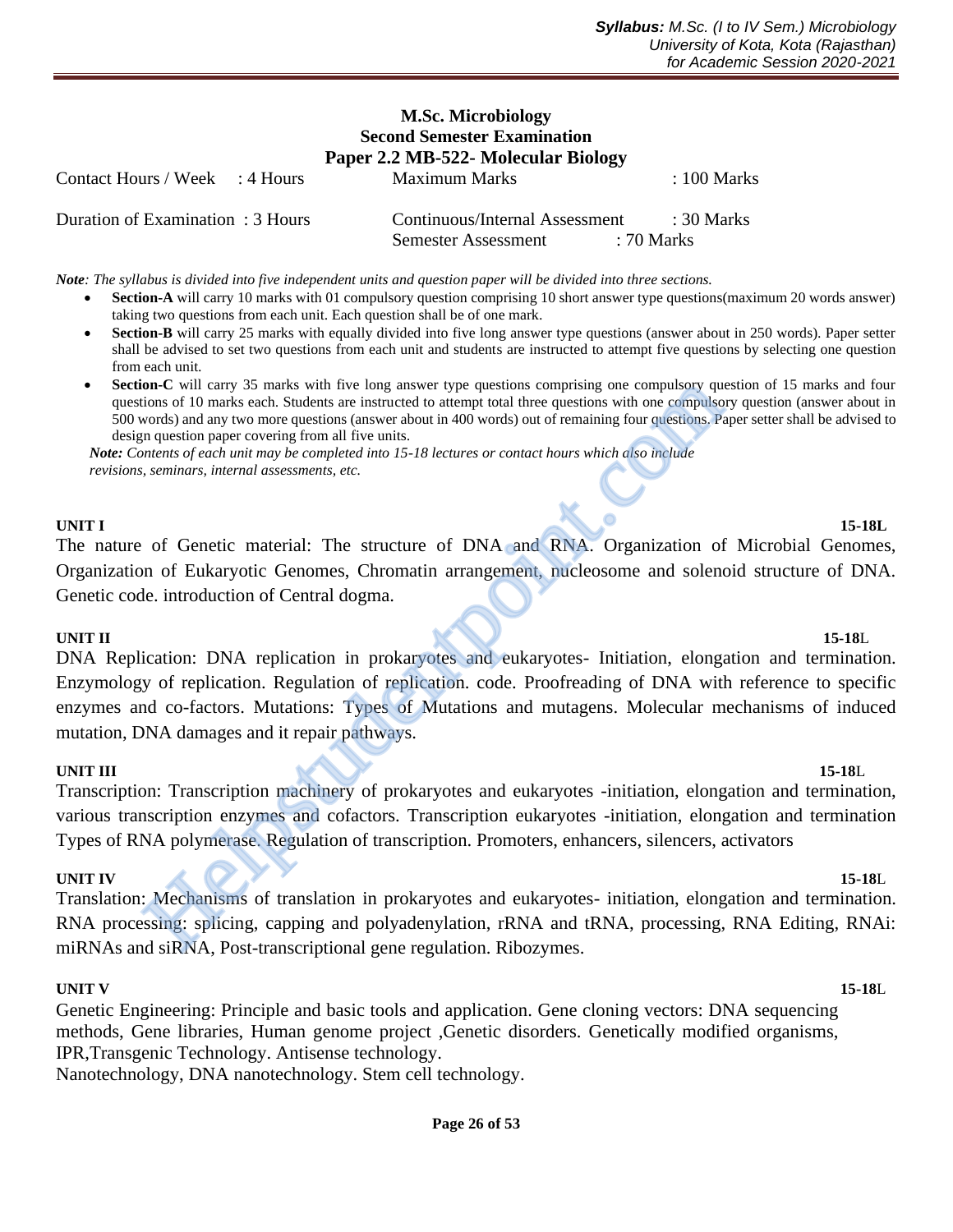**Text/Reference books:**

- 1. Molecular Biology: D. Freifelder
- 2. Molecular biotechnology: Glick.
- 3. Gene VII: Lewin Benjamin (Oxford)
- 4. Molecular Cell Biology: J.Darnell, H.Lodhis & D.Baltimore (W.H.Freeman & Co.)
- 5. Genetics: From Genes to Genomes by Leland Hartwell, Leroy E. Hood, Michael L. Goldberg
- 6. Genetics: Analysis and Principles (3rd Edition) : Brooker
- 7. Gene cloning : T.A.Brown
- 8. Genetic Engineering : Nicoll
- 9. Molecular Biology and Genetic Engineering: P.K.Gupta

Helpstudentpoint.com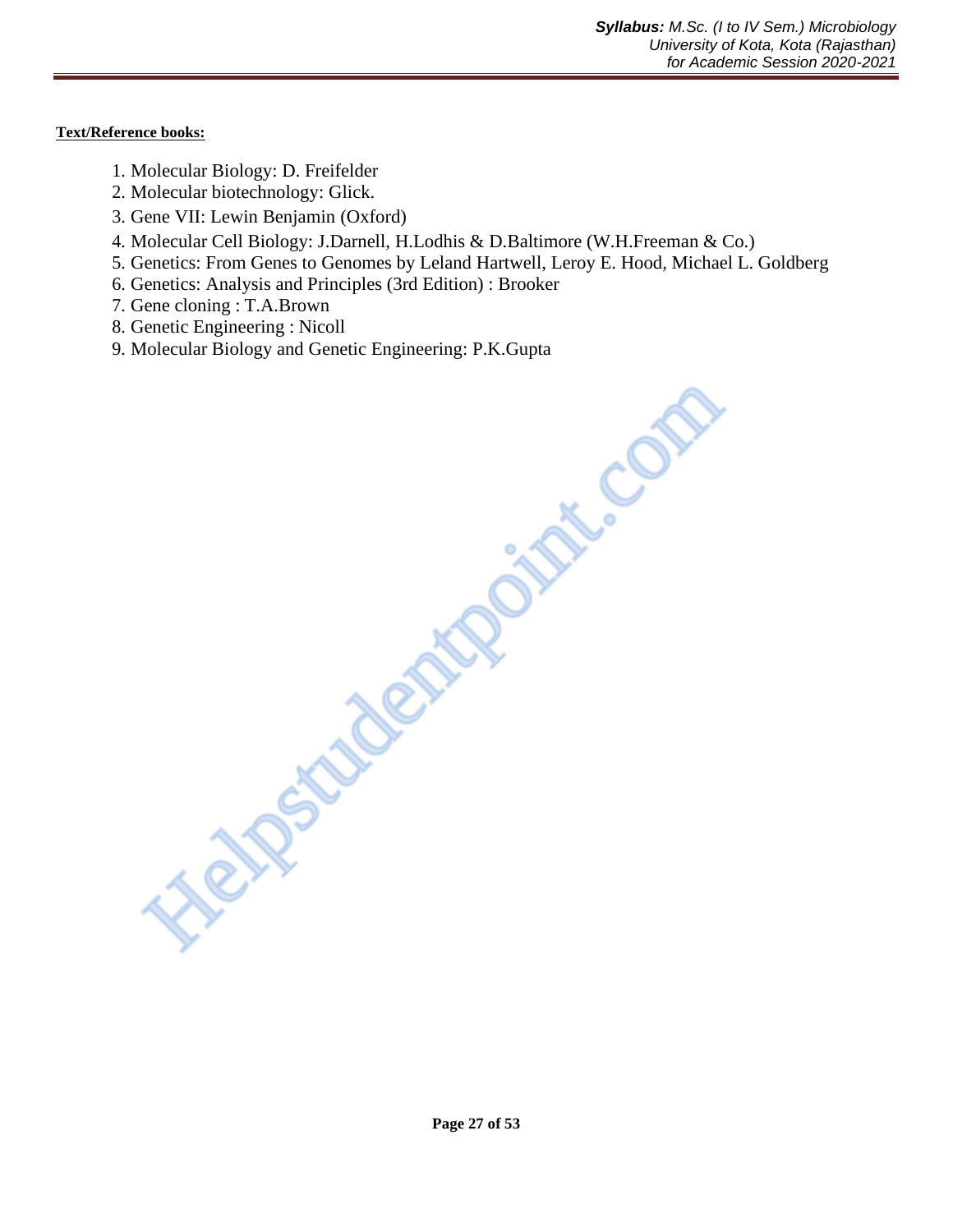# **M.Sc. Microbiology Second Semester Examination Paper 2.3-MB-523 Immunology and Immunotechnology** Contact Hours / Week : 4 Hours Maximum Marks : 100 Marks

| Duration of Examination : 3 Hours | Continuous/Internal/Assessment | $\div$ 30 Marks |
|-----------------------------------|--------------------------------|-----------------|
|                                   | Semester Assessment            | : 70 Marks      |

*Note: The syllabus is divided into five independent units and question paper will be divided into three sections.*

- **Section-A** will carry 10 marks with 01 compulsory question comprising 10 short answer type questions(maximum 20 words answer) taking two questions from each unit. Each question shall be of one mark.
- **Section-B** will carry 25 marks with equally divided into five long answer type questions (answer about in 250 words). Paper setter shall be advised to set two questions from each unit and students are instructed to attempt five questions by selecting one question from each unit.
- **Section-C** will carry 35 marks with five long answer type questions comprising one compulsory question of 15 marks and four questions of 10 marks each. Students are instructed to attempt total three questions with one compulsory question (answer about in 500 words) and any two more questions (answer about in 400 words) out of remaining four questions. Paper setter shall be advised to design question paper covering from all five units.*.*

 *Note: Contents of each unit may be completed into 15-18 lectures or contact hours which also include revisions, seminars, internal assessments, etc.*

# **UNIT-I 15-18L**

Historical account and introduction to immune system. Innate and acquired immunity. Humoral and cell mediated immune responses. Cells and tissues of immune system – Structure, Functions and Properties of: Immune Cells – Stem cell, T cell, B cell, NK cell, Macrophage, Neutrophil, Eosinophil, Basophil, Mast cell, Dendritic cell; and Immune Organs – Bone Marrow, Thymus, Lymph Node, Spleen, GALT, MALT, CALT. Immunoprophylaxis – Active and passive immunization, Vaccines: whole organism vaccine, subunit vaccine, vaccine, DNA vaccine, recombinant vaccine, subunit vaccines and anti-idiotype vaccine. nons or 10 marks each. Students are instructed to attenty toal three questions Number of the consumptions, Promation and The consumption and through the mainter of a metation pare covering from all five units.<br> *Seminars,* 

# **UNIT-II 15-18**L

Antigens: Structure and properties, Types, haptens, adjuvants, antigen specificity, Epitopes (T & B cell epitopes); T-dependent and T-independent antigens; Immunoglobulins- structure, heterogeneity, types and properties. Molecular mechanism of antibody diversity and class switching. Antigen processing and presentation. Cytokines: profile and functions.

Complement system: components, activation pathways, regulation of activation pathways.

# **UNIT-III 15-18**L

Primary and Secondary Immune Response; Generation of Humoral Immune Response (Plasma and Memory cells); Generation of Cell Mediated Immune Response (Self MHC restriction, T cell activation, Co- stimulatory signals); Killing Mechanisms by CTL and NK cells, Introduction to tolerance. Antibody: Mediated – type I. Anaphylaxis; Type II. Antibody dependent cell cytotoxicity; Type III immune complex mediated reactions; Type IV Cell mediated hypersensitivity reactions.

# **UNIT-IV 15-18**L

Major histocompatibility complex: organization of MHC genes, types and function of MHC molecules, antigen presentation. Transplantation immunology: immunologic basis of graft rejection, HLA typing methods.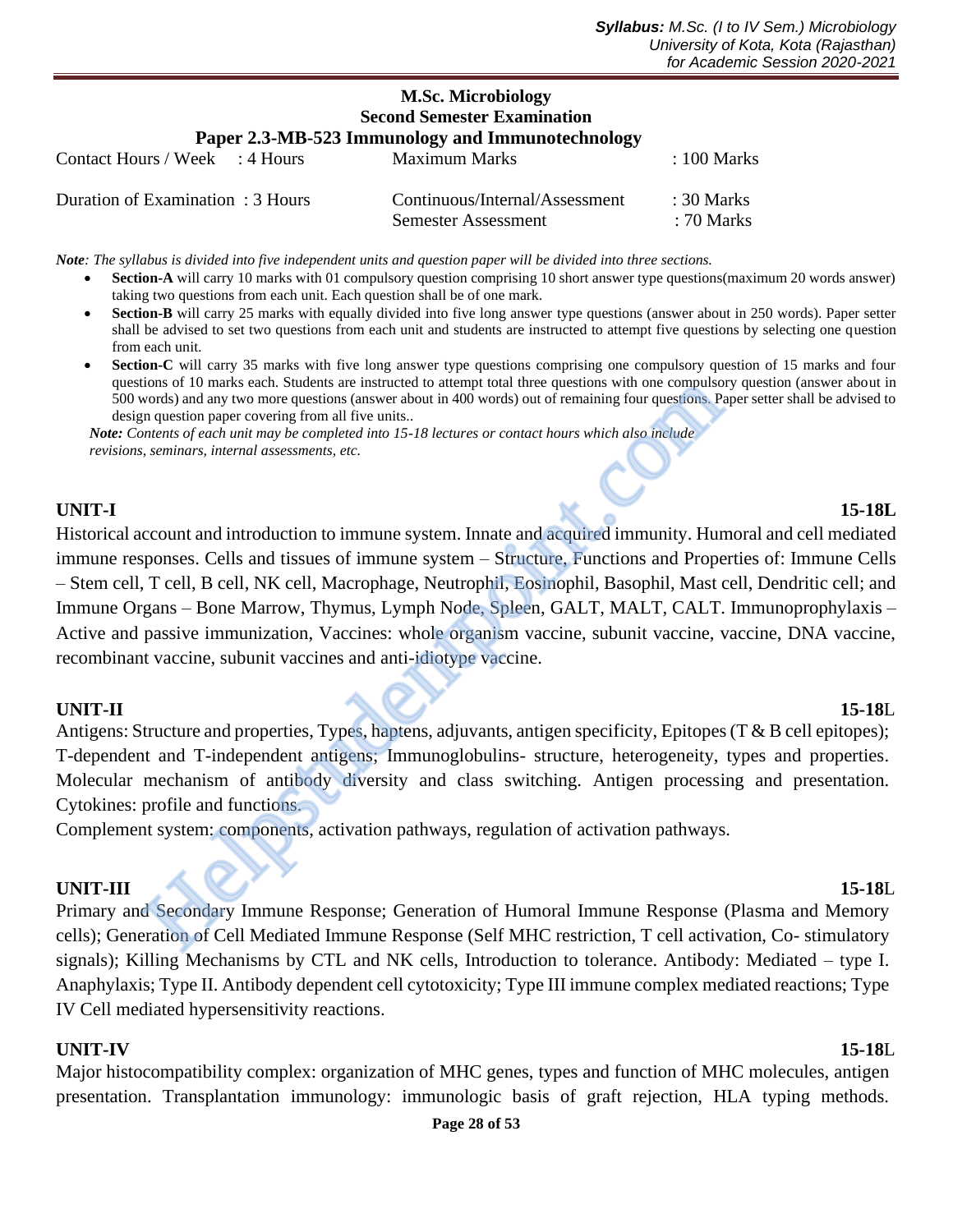Autoimmunity–mechanism and diseases. Tumorimmunology: cancer,oncogenes,tumor antigens,immune response to tumors, tumor evasion of the immune system, immunodiagnosis. . Imunodeficiencies:congenital and acquired .Immune response to SARS-Cov-2.

# **UNIT-V 15-18**L

Antigen- Antibody interaction - Agglutination, Precipitation, Immunofluorescence, ELISA, Radioimmunoassays; Immuno blotting,Immunofluorescence, Flow cytometry, Protein microarrays, *In vivo* methods: skin test and their applications.Epitope mapping,Detection of immune complex. Hybridoma Technology: Monoclonal antibodies production. Antibody engineering: Chimeric and Humanized monoclonal antibodies.

# **Text/Reference books:**

- 1. Essentials of Immunology, Author- Roitt, I.M., ELBS. Blackwell Scientific Publishers, London.
- 2. Immunology II Edition, Author- Kuby, J. WH., Freeman and Company, New York.
- 3. Immune Response Activation and Immunomodulation.Edit by R.K. Tyagi & P.S. Bisen, 2019. Intechopen .com
- 4. Immunology. Author- Klaus D. Elgert ,Wiley-Liss. NY.
- 5. Text Book on Principles of Bacteriology, Virology and Immunology, IX Edition (5 volumes). Topley and Wilson's, Edward Arnold, London. **nce books:**<br>
Industrials of Immunology, Author-Roitt, I.M., ELBS. Blackwell Scientific Publishers, I.<br>
Indology II Edition, Author-Kuby, J. WH., Freeman and Company, New York.<br>
Intechopen.com<br>
J. Intechopen.com<br>
Indology.
- 6. The Experimental Foundations of Modern Immunology. Authors- Clark, V.R., John Willey and Sons, Incl.
- 7. Fundamental Immunology. Author W.E. Paul, Raven Press, New York.
- 8. Fundamentals of Immunology. Authors R.M. Coleman, M.F. Lombord and R.E. Sicard 2nded. C. Brown publishers.
- 9. Immunology. Authors D.M. Weir and J. Steward 7thEd. (1993).
- 10. Immunology : Shailendra Sharma.
- 11. Immunology: C.V.Rao.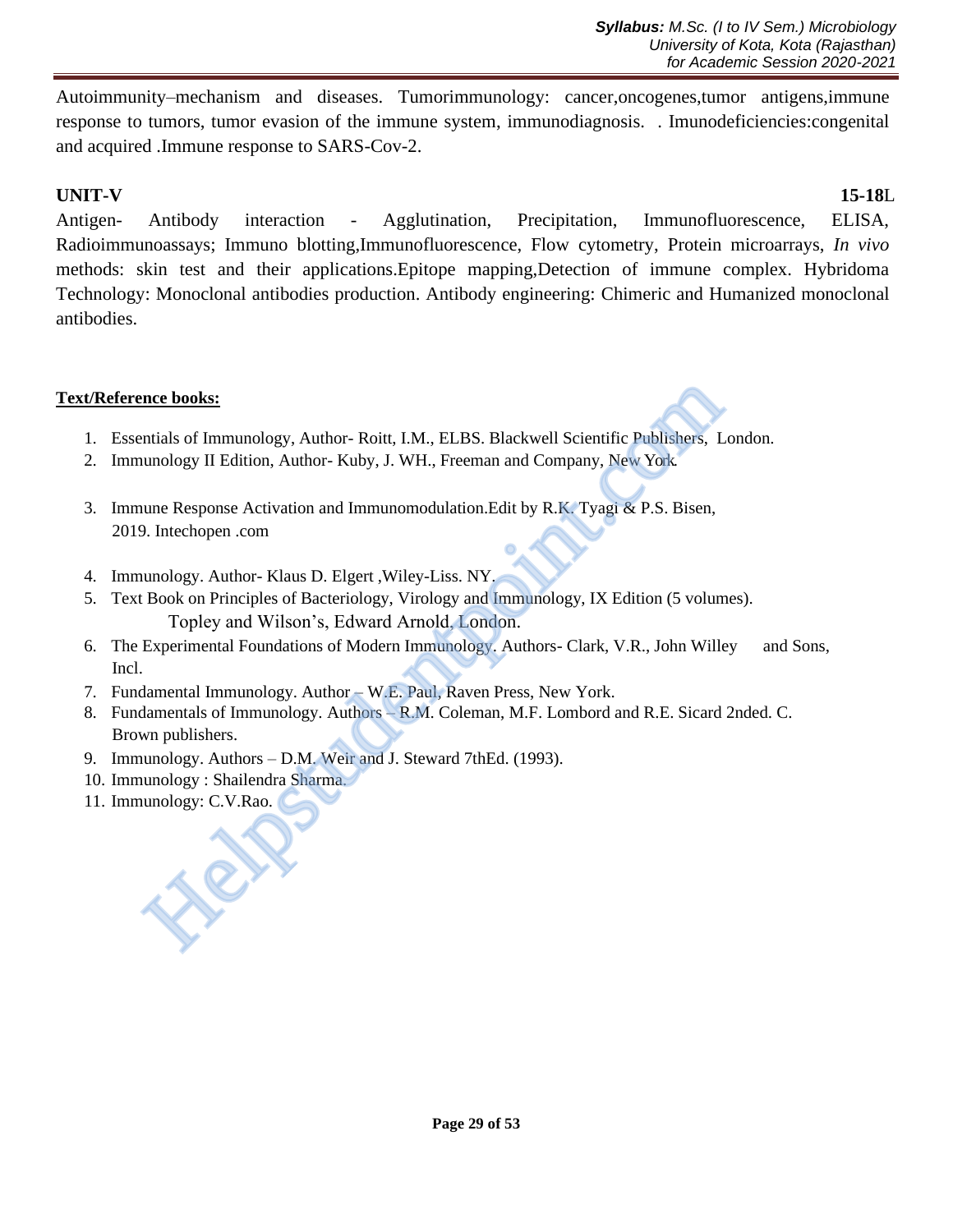# **M.Sc. Microbiology Second Semester Examination Paper 2.4: MB-524- Tools and Techniques of Molecular Biology** Contact Hours / Week : 4 Hours Maximum Marks : 100 Marks

| Duration of Examination : 3 Hours | Continuous/Internal/Assessment | $\pm 30$ Marks |
|-----------------------------------|--------------------------------|----------------|
|                                   | Semester Assessment            | : 70 Marks     |

*Note: The syllabus is divided into five independent units and question paper will be divided into three sections.*

- **Section-A** will carry 10 marks with 01 compulsory question comprising 10 short answer type questions(maximum 20 words answer) taking two questions from each unit. Each question shall be of one mark.
- **Section-B** will carry 25 marks with equally divided into five long answer type questions (answer about in 250 words). Paper setter shall be advised to set two questions from each unit and students are instructed to attempt five questions by selecting one question from each unit.
- **Section-C** will carry 35 marks with five long answer type questions comprising one compulsory question of 15 marks and four questions of 10 marks each. Students are instructed to attempt total three questions with one compulsory question (answer about in 500 words) and any two more questions (answer about in 400 words) out of remaining four questions. Paper setter shall be advised to design question paper covering from all five units.*.* mon-C will carry 35 marks with five long answer type questions comprising one compulsoions of 10 marks each. Students are instructed to attempt total three questions with one compulsor orions of 10 marks each. Students are

 *Note: Contents of each unit may be completed into 15-18 lectures or contact hours which also include revisions, seminars, internal assessments, etc.*

### **UNIT- I 15-18**L

Microscopy: Microscopes types, use of techniques of preparing specimens, resolving power, optical microscope-Basic idea of light microscopy, Types- bright field, dark field, ultra-violet, fluorescence and phase-contrast microscopes, confocal microscopy Electron microscope. TEM, SEM.

### **UNIT – II 15-18**L

Centrifugation techniques: - Differential, gradient, zonal or band and isopycnic density gradient centrifugation. Chromatography:Basic principles and applications: absorption, exclusion, ion-exchange, partition and affinity chromatography; GLC, HPLC,fast protein liquid chromatography and gas-liquid ion-exchange chromatography.

### **UNIT – III 15-18**L

Electrophoresis: principle, types and applications. Pulse field GE, Denaturing gradient GE, Temperature gradient GE, SDS-PAGE electrophoresis, Iso- electric focusing and 2D gel electrophoresis.

Nucleic acid hybridizations Technique: colony, plaque, dot blot, southern, northern and western blotting,*In situ* hybridization,Microarray technology.

### **UNIT- IV 15-18**L

DNA sequencing techniques: Sanger-Coulson method, Maxam Gilbert method and next generation sequencing. Polymerized Chain Reaction: PCR -steps, Types of PCR and its applications. Omics Technology: Genomics, transcriptomics, proteomics, metabolomics. Biochips.

Spectroscopy: Laws of absorption, Principles, instrumentation and applications of colorimetry, UV-visible spectroscopy

### **UNIT-V 15-18**L

Principles, instrumentation and applications: Infrared Spectroscopy, fluorescence Spectroscopy, NMR, ESR., Mass Spectroscopy (types of ion source, analyzers and detectors), GC-MS, MALDI-TOF. X Ray Microanalysis, Techniques with radioisotopes: GM counter, Scintillation counter, Autoradiography, RIA,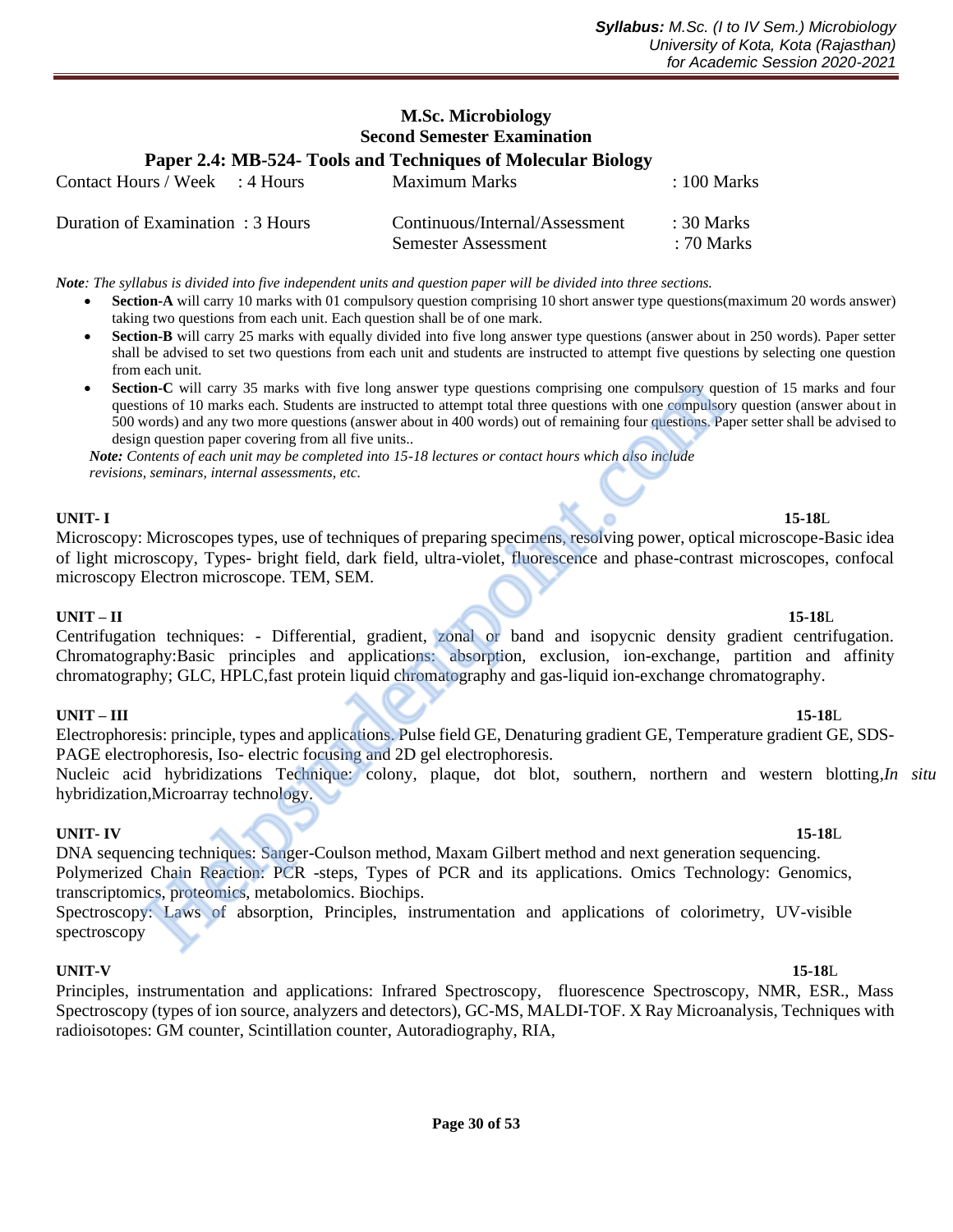**Text/Reference books:**

- 1. Introduction to Instrumentation in Life Sciences. P.S. Bisen & Anjana Sharma . 2013. CRC Press. Taylor & Francis group
- 2. Wilson K. and Walker J. (2008). Principles and Techniques of Biochemistry and Molecular Biology. Cambridge University Press.
- 3. Molecular Diagnostics: Promises & Possibilities 2010. Mousuni Dabnath , G.B.K.S. Prasad P.S. Bisen.
- 4. Nelson D and Cox MM. (2009). Principles of Biochemistry. W.H. Freeman and Company, New York.
- 5. Voet D and Voet JG. (2003). Biochemistry. John Wiley and sons New York.
- 6. Zubay G (2000). Biochemistry. W. C. Brown, New York.
- 7. Life Science in tools and Techniques: P.S.Bisen and Shruti Mathur, S.Chand Publication
- 8. Berg J, Tymoczko J, Stryer L (2001). Biochemistry. W. H. Freeman, New York.
- 9. Nuclear Magnetic Resonance: Williams
- 10. A Biologist Guide to Principle and Techniques: Willson K. and Gounding K.H.
- 11.Biochemical Techniques theory and practice: White R.
- 12. Molecular biotechnology- Glick
- 13. An Introduction to Practical Biochemistry: Plummer D. T. Helpstudentpoint.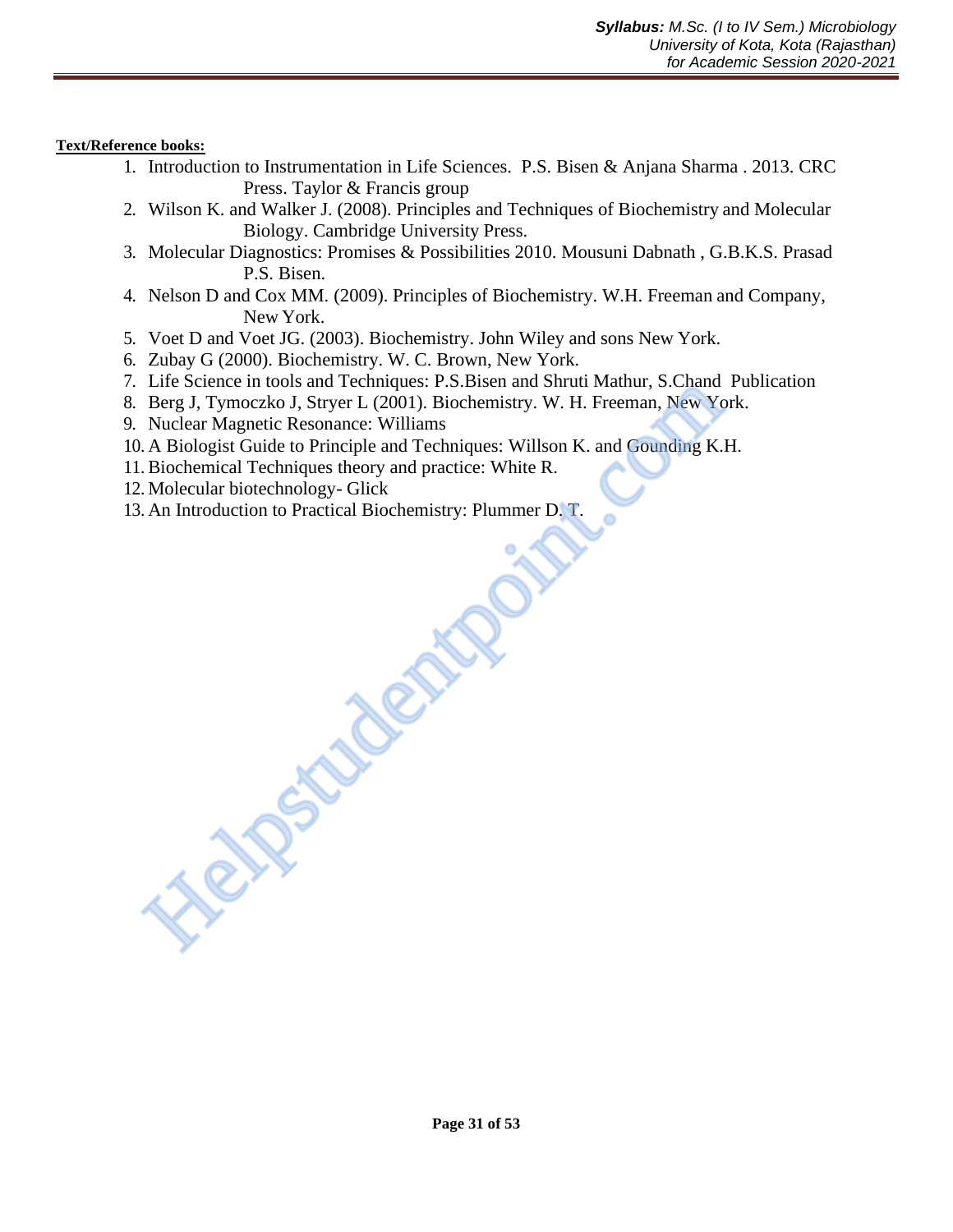### **M.Sc. Microbiology Second Semester Practical Examination Paper 2.5 MB- 525 Lab Course III**

- 1. Isolation cultivation and morphological studies of Actinomycetes.
- 2. Isolation cultivation and morphological studies of fungi.
- 3. Study of *Rhizopus*, *Penicillium*, *Aspergillus, Saccharomyces* using temporary mounts.
- 4. Study of *Spirogyra* and *Chlamydomonas, Volvox* using temporary mounts
- 5. Study of the following protozoans using permanent mounts/photographs: *Amoeba*,*Entamoeba*, *Paramecium* and *Plasmodium*. 5. Study of the following protozoans using permanent<br>
Amoeba, Entamecian and Plasmodium.<br>
6. Isolation and enumeration of bacteriophages (PFU) from water/sewage<br>
7. To isolate genomic DNA from bacteriophages (PFU) from wa
	- 6. Isolation and enumeration of bacteriophages (PFU) from water/sewage sample.
	- 7. To isolate genomic DNA from bacteria.
	- 8. DNA: a) Isolation of DNA (nuclear and Mt)
		- i. Agarose gel electrophoresis
		- ii. Demonstration of DNA modifications
		- iii. Restriction endonuclease digestions and separation of fragments by gel chromatography
	- 9. Isolation of total cellular RNA from suitable organisms (yeast, plant, animal cells)
	- 10. Isolation of total m RNA from suitable organisms.
	- 11. To isolate total RNA and mRNA from bacteria.
	- 12. Thermal melting of DNA
	- 13. To perform SDS-PAGE for separation of proteins in given sample.
	- 14. Blotting Techniques.
	- 15. Fragment separation by restriction endonuclease enzyme.
	- 16. Isolation of plasmid DNA i) minipreparation ii) large scale isolation.
	- 17. DNA *ligation*, transformation of *E.coli*.
	- 18. Culture of *E.coli* cells & plasmid isolation
	- 19. Preparation of competent cells.
	- 20. Calcium chloride mediated transformation.